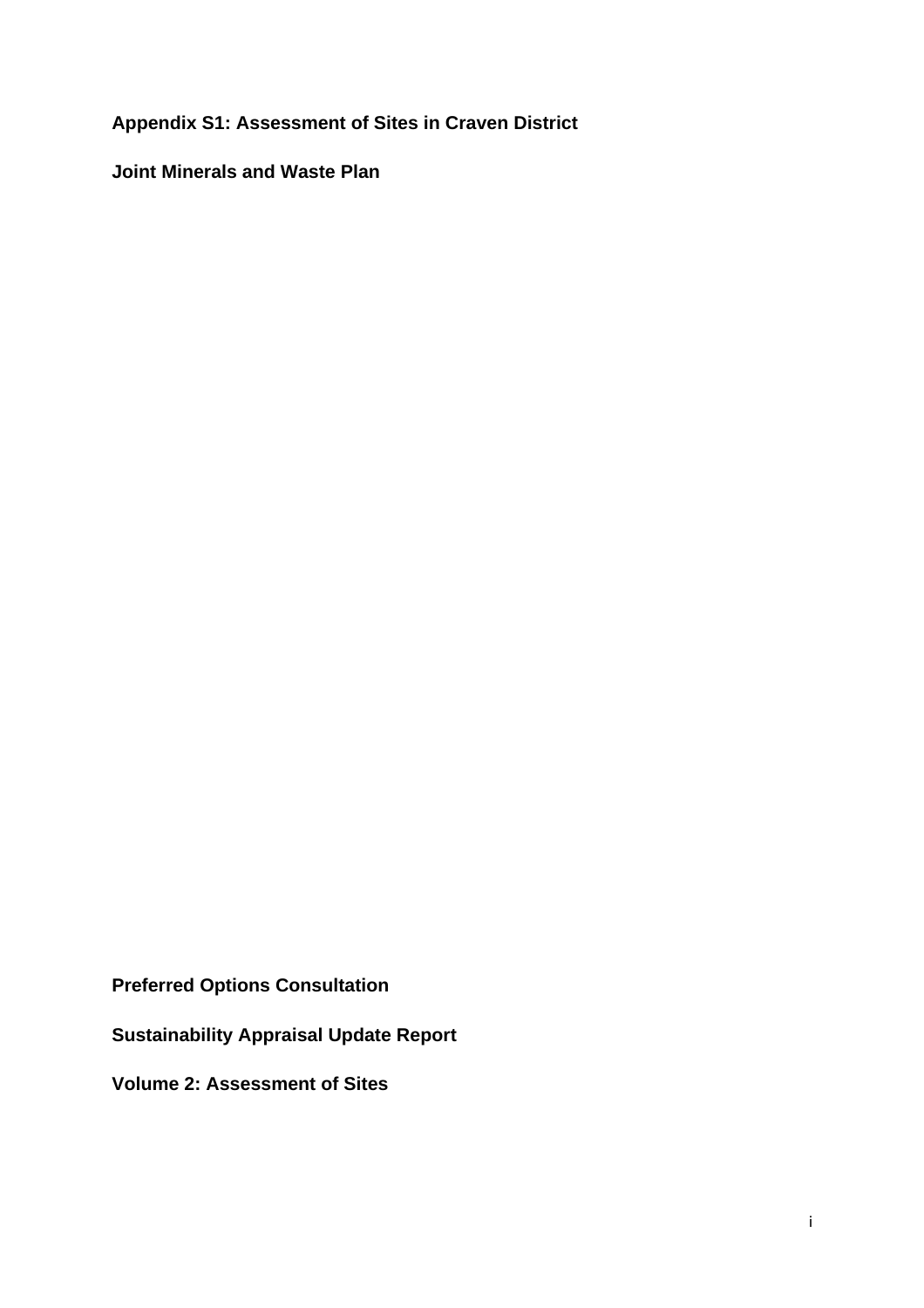# **Contents**

| Reference | <b>Site Name</b>             | <b>Preferred or</b><br>discounted | <b>Type of site</b>                                                                                                               | Page No. |
|-----------|------------------------------|-----------------------------------|-----------------------------------------------------------------------------------------------------------------------------------|----------|
| WJP13     | Halton East,<br>near Skipton | Preferred                         | Retention of waste transfer<br>station with higher vehicle<br>numbers and hours of<br>operation                                   |          |
| WJP17     | Skibeden, near<br>Skipton    | Preferred                         | <b>Retention of Household</b><br><b>Waste Recycling Centre</b><br>for waste transfer of<br>household and some<br>commercial waste | 12       |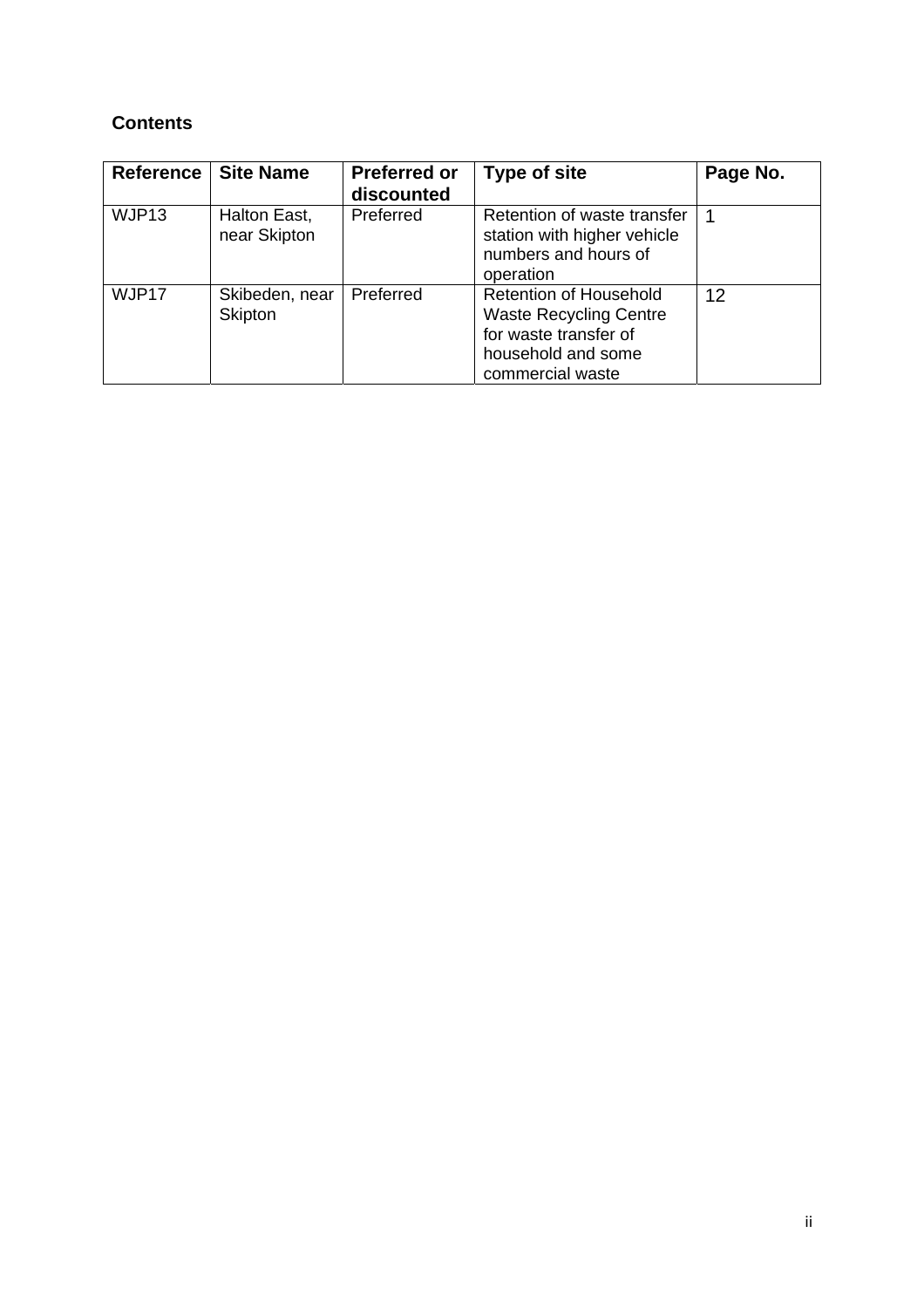## **WJP13 – Halton East, Near Skipton**

| Site Name                   | WJP13 Halton East Waste Transfer Station, Halton East Works, Low Lane, Halton East, Craven,                                                                                                                                     |
|-----------------------------|---------------------------------------------------------------------------------------------------------------------------------------------------------------------------------------------------------------------------------|
|                             | BD23 6AD (403069 453772)                                                                                                                                                                                                        |
| <b>Current Use</b>          | Waste transfer station                                                                                                                                                                                                          |
| Nature of Planning Proposal | Retention of waste transfer station for household and some commercial waste                                                                                                                                                     |
| <b>Size</b>                 | $0.85$ ha                                                                                                                                                                                                                       |
| Proposed life of site       | Not specified                                                                                                                                                                                                                   |
| <b>Notes</b>                | Existing waste transfer station in former quarry. Change to vehicle numbers and hours of operation<br>proposed in current planning application (NY/2013/0230/73) awaiting determination. Proposed<br>restoration: Not specified |

SA FINDINGS SUMMARISE SIGNFICANT EFFECTS ONLY. A WIDER RANGE OF CONSTRAINTS AND OPPORTUNITIES WERE INITIALLY ANALYSED AND DISTILLED DOWN TO ONLY THOSE WITH THE POTENTIAL TO BE SIGNIFICANT (SEE ALSO SITE ASSESSMENT METHODOLOGY SUMMARY REPORT FOR A FULL LIST OF CONSTRAINTS AND OPPORTUNITIES).

| <b>Proposed</b><br><b>Sustainability</b>                                                                        | Key Facts for Consideration by the Assessment Panel and Initial Observations on Significance                                                                                                                                                                                                                                                                                                                                                                                                                                                                                                                                                                                                                                                                                                                                                                                                                                                                                                                                                            |    |  |       |  |          |          |  | <b>Score</b> |  |
|-----------------------------------------------------------------------------------------------------------------|---------------------------------------------------------------------------------------------------------------------------------------------------------------------------------------------------------------------------------------------------------------------------------------------------------------------------------------------------------------------------------------------------------------------------------------------------------------------------------------------------------------------------------------------------------------------------------------------------------------------------------------------------------------------------------------------------------------------------------------------------------------------------------------------------------------------------------------------------------------------------------------------------------------------------------------------------------------------------------------------------------------------------------------------------------|----|--|-------|--|----------|----------|--|--------------|--|
| <b>Objective</b>                                                                                                |                                                                                                                                                                                                                                                                                                                                                                                                                                                                                                                                                                                                                                                                                                                                                                                                                                                                                                                                                                                                                                                         | P. |  | T D . |  |          | $S$ M    |  |              |  |
| 1. To protect<br>and enhance<br>biodiversity<br>and geo-<br>diversity and<br>improve<br>habitat<br>connectivity | <b>Proximity of international / national and local designations and key features</b> Natura 2000 sites: North<br>Pennine Moors SAC/SPA - 1.3km north, South Pennine Moors SPA/SAC - 7km south-east, Craven<br>Limestone Complex SAC - 12km north-west, North Pennine Dales Meadows SAC - 10 km north; SSSI: West<br>Nidderdale, Barden and Blubberhouses Moors 1.29km north. Holywell Bridge 495 km south-east. Hambleton<br>Quarry SSSI 2.5km east. Strid Wood SSSI 4.3 KM north-east.<br>SINC: SE05-09 Draughton Railway Line (Ratified SINC) is 1.49km south-east, Hambleton Beck Ratified<br>SINC (SE05-03) is 1.81km south-east, Haw Park Ratified SINC (SE5-08) is 1.99 km west, Banks Gill pre-<br>existing SINC (SE05-04) is 1.56km south-east, Potters Gill (Potential SINC does not qualify) (SE05-10) is<br>1.87 km SE; No functional connectivity noted; Ecological networks: none noted; GI: Site is in the Wharfe GI<br>Corridor<br>Priority Habitat: None within 200m; Ancient woodland: None onsite or adjacent within 200m; Site visit |    |  |       |  | $\Omega$ | $\Omega$ |  |              |  |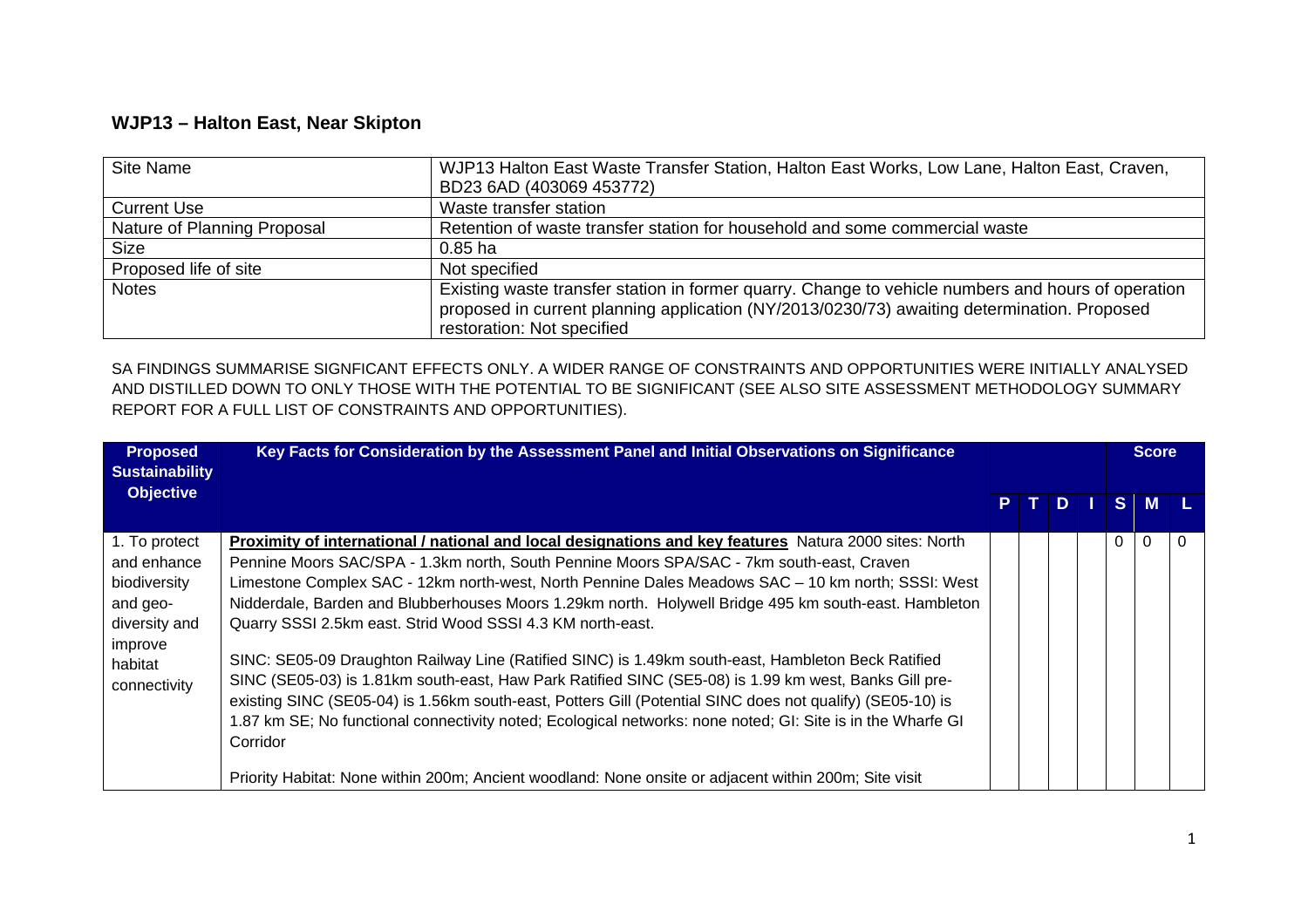| <b>Proposed</b><br><b>Sustainability</b>                                                   | Key Facts for Consideration by the Assessment Panel and Initial Observations on Significance                                                                                                                                                                                                                                                                                                                                                                                                                                                                                                                                                                                                                                                                                                                                                                                                                                                                     |    |    |              |          | <b>Score</b> |          |
|--------------------------------------------------------------------------------------------|------------------------------------------------------------------------------------------------------------------------------------------------------------------------------------------------------------------------------------------------------------------------------------------------------------------------------------------------------------------------------------------------------------------------------------------------------------------------------------------------------------------------------------------------------------------------------------------------------------------------------------------------------------------------------------------------------------------------------------------------------------------------------------------------------------------------------------------------------------------------------------------------------------------------------------------------------------------|----|----|--------------|----------|--------------|----------|
| <b>Objective</b>                                                                           |                                                                                                                                                                                                                                                                                                                                                                                                                                                                                                                                                                                                                                                                                                                                                                                                                                                                                                                                                                  | т. | D. | $\mathbf{L}$ | S        | M            |          |
|                                                                                            | observations: Tree belt on part of south-east side of site entrance.<br>Summary of effects on designated sites and important features for biodiversity / geodiversity Due to<br>the nature of the proposal to continue the existing operation it is unlikely that there would be any significant<br>effect on Natura 2000 sites, SSSI sites or SINCs. Similarly, due to the nature of existing operations and the<br>lack of habitats on site protected species or habitats are unlikely to be unaffected, with the exception of<br>nesting birds in boundary hedges. There are limited opportunities to improve ecological connectivity through<br>this site.                                                                                                                                                                                                                                                                                                   |    |    |              |          |              |          |
| 2. To enhance<br>or maintain<br>water quality<br>and improve<br>efficiency of<br>water use | Proximity of water quality / quantity receptors NVZ: Site not within an NVZ; SPZ: Site not within an SPZ;<br>RBMP: 175m north is Hambleton Beck / Ings Beck Catchment (tributary of Wharfe); Current ecological<br>quality is moderate potential / current chemical quality is does not require assessment / at risk; Overall<br>potential: moderate; Objective: good by 2027. Site does not appear to be connected to any RBMP lakes.<br>Groundwater: Wharfe and Lower Ouse Millstone Grit and Carboniferous limestone; Current quantitative<br>quality - good / current chemical quality - poor / probably at risk; Status objective: good chemical and<br>ecological status by 2015. CAMS: surface water resources available at least 70% of the time.<br><b>Summary of effects on water quality</b> As this proposed allocation is purely for the retention of an existing<br>site no impact on water quality over and above the existing site is predicted. |    |    |              | $\Omega$ | $\Omega$     | $\Omega$ |
| 3. To reduce<br>transport<br>miles and<br>associated<br>emissions<br>from transport<br>and | Proximity of transport receptors The A1 lies around 7.2km east of the site and access to market,<br>particularly York, Leeds and Harrogate is good.<br>Access: Existing entrance at the Four Lane Ends junction of Low Lane (C399 road from Embsay) with the<br>U2313 (unclassified road to Halton East village) then via Low Lane south to the A59; HGV Vehicles: 36 two<br>way daily movements ((application details NY/2013/0230/73A); Light Vehicles: 4 two way daily movements<br>(application details NY/2013/0230/73A).                                                                                                                                                                                                                                                                                                                                                                                                                                   | ✓  |    |              | $\Omega$ |              |          |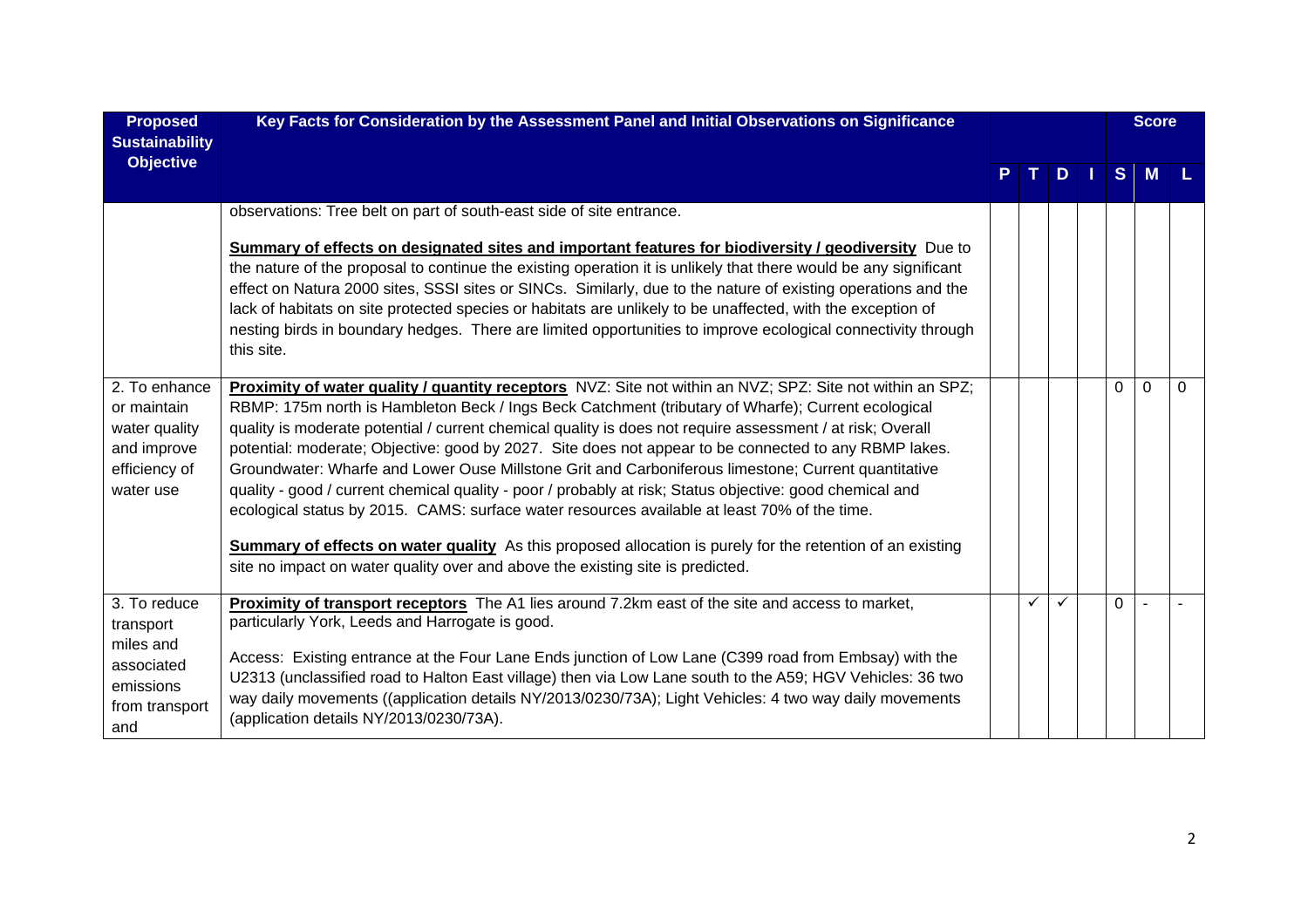| <b>Proposed</b><br><b>Sustainability</b> | Key Facts for Consideration by the Assessment Panel and Initial Observations on Significance                                                                                                                                                                                                                                             |  |  |  |  |        | <b>Score</b> |  |
|------------------------------------------|------------------------------------------------------------------------------------------------------------------------------------------------------------------------------------------------------------------------------------------------------------------------------------------------------------------------------------------|--|--|--|--|--------|--------------|--|
| <b>Objective</b>                         |                                                                                                                                                                                                                                                                                                                                          |  |  |  |  | PTDISM |              |  |
| encourage the<br>use of<br>sustainable   | Net change in daily two-way trip generations: light vehicles: 0; HGVs: 0. Traffic Assessment Rating <sup>1</sup> : Yellow.                                                                                                                                                                                                               |  |  |  |  |        |              |  |
| modes of<br>transportation               | PROW: None on site, though National Route number 696 (Sustrans walking and cycling route known as 'the<br>Airedale Greenway') is 10m south.                                                                                                                                                                                              |  |  |  |  |        |              |  |
|                                          | Rail: Nearest Rail station 510m south; Strategic Road: Nearest major road is 175m to south of site (A59).<br>A59 is also an agreed timber route; Canal / Freight waterway: Leeds and Liverpool Canal 4km; Railhead /<br>wharf: none nearby.                                                                                              |  |  |  |  |        |              |  |
|                                          | <b>Summary of effects on transport</b> The site is accessible onto the A59 county road, but minor works may be<br>required to extend existing footway / street lighting to serve the site. This site is not likely to generate<br>significant passenger travel demand. A transport assessment and travel plan would however be required. |  |  |  |  |        |              |  |
|                                          | Low numbers of vehicles would route on to the A59, which is likely to have insignificant impacts on traffic into<br>the medium / long term                                                                                                                                                                                               |  |  |  |  |        |              |  |
|                                          | The traffic assessment has recommended that the restriction on HGVs turning right into the site should be<br>maintained as part of any future Section 106 agreements <sup>2</sup> .                                                                                                                                                      |  |  |  |  |        |              |  |
|                                          | Without mitigation (i.e. minor works) we have rated this site as having minor negative impacts in the medium<br>/ long term                                                                                                                                                                                                              |  |  |  |  |        |              |  |

 $1$  The traffic assessment has informed this assessment in part, but the SA assessment of transport is broader in its scope and considers continuation effects where sites with finite lifespans would, without the plan, have been predicted to cease operation. This inevitably results in some divergence in scoring between the two assessments.

<sup>2</sup> Jacobs, 2015. Minerals and Waste Joint Plan Traffic Assessment.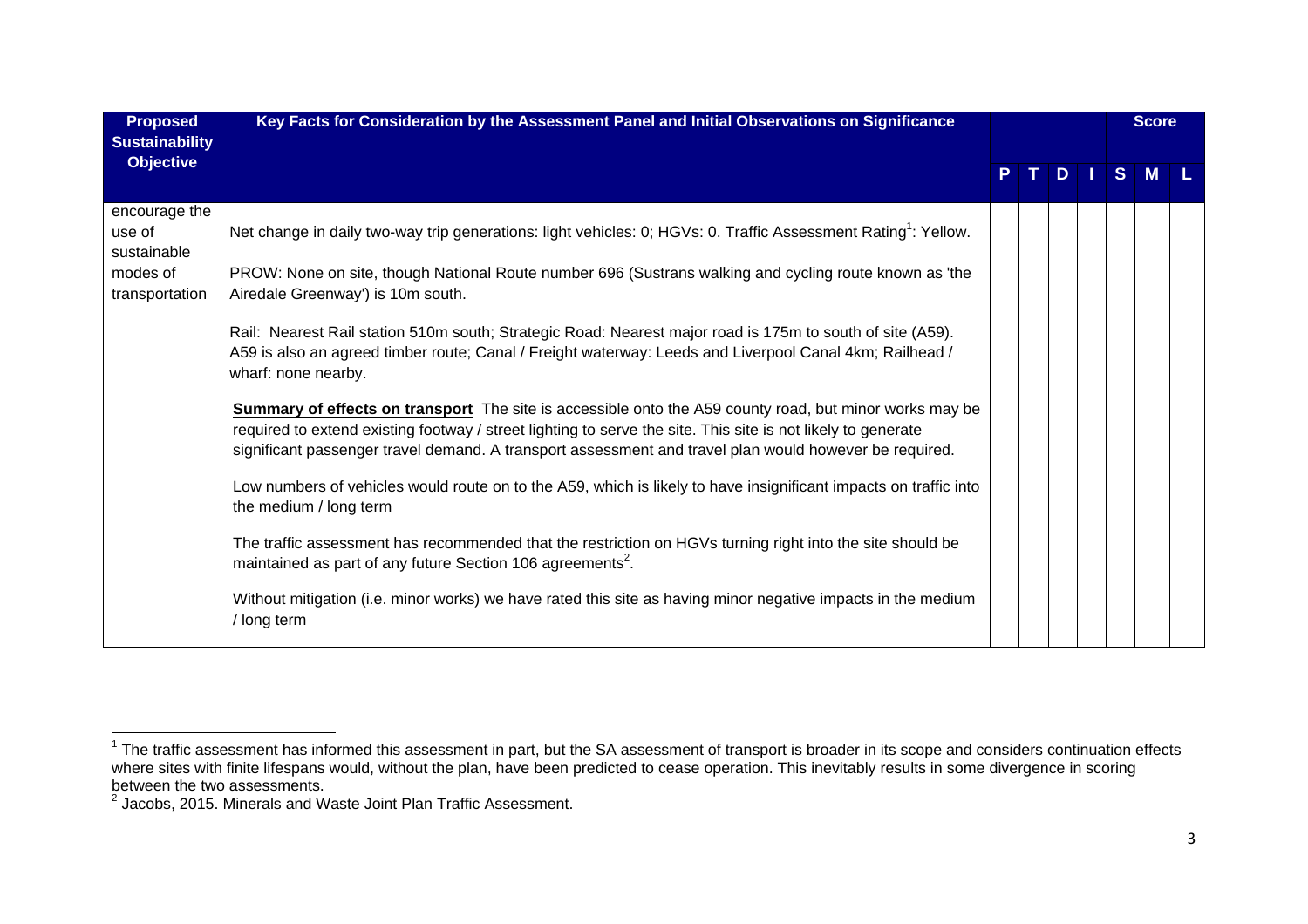| <b>Proposed</b><br><b>Sustainability</b>                                                  | Key Facts for Consideration by the Assessment Panel and Initial Observations on Significance                                                                                                                                                                                                                                                                                                                                                                                          |   |              |   |              |                | <b>Score</b>   |           |
|-------------------------------------------------------------------------------------------|---------------------------------------------------------------------------------------------------------------------------------------------------------------------------------------------------------------------------------------------------------------------------------------------------------------------------------------------------------------------------------------------------------------------------------------------------------------------------------------|---|--------------|---|--------------|----------------|----------------|-----------|
| <b>Objective</b>                                                                          |                                                                                                                                                                                                                                                                                                                                                                                                                                                                                       |   | $\mathbf{T}$ |   | $D$          |                | $S$ M          |           |
| 4. To protect<br>and improve<br>air quality                                               | <b>Proximity of air quality receptors</b> No AQMAs or Hazardous Substances Consent Sites within 2km<br><b>Summary of effects on air quality</b> As this proposed allocation is purely for the retention of an existing site:<br>no impact on air quality over and above the existing site is predicted. If traffic increases at this site there may<br>be some air quality issues, but there is no suggestion that this is the case, and there are limited recognised<br>receptors.   |   |              |   |              | 0              | $\Omega$       | 0         |
| 5. To use soil<br>and land<br>efficiently and<br>safeguard or<br>enhance their<br>quality | Proximity of soil and land receptors ALC 4- poor; Contaminated land: N/a for retention of site.<br>Summary of effects on soil / land A minor positive long term effect is noted as retaining this site will help<br>avoid the need for a future replacement site which could consume an area of land resource.<br>The timescale for this facility is not known, so there is some uncertainty when to apportion impacts.                                                               | ✓ |              |   | $\checkmark$ | $\overline{0}$ | $\ddot{}$<br>? | $\ddot{}$ |
| 6. Reduce the<br>causes of<br>climate<br>change                                           | <b>Proximity of factors relevant to exacerbating climate change</b> Habitats: Tree belt on part of south-east<br>side of site entrance.<br>Summary of effects on climate change A minor positive long term effect is noted as retaining this site will<br>help enable future transfer of waste, which in effect bulks waste for more efficient transport in larger vehicles.<br>The timescale for this facility is not known, so there is some uncertainty when to apportion impacts. | ✓ |              | ✓ |              | $\Omega$       | $\ddot{}$<br>? | $+$       |
| 7. To respond<br>and adapt to<br>the effects of<br>climate<br>change                      | <b>Proximity of factors relevant to the adaptive capacity<sup>3</sup> of a site Flooding: Site is in Flood Zone 1;</b><br>Surface water flooding: negligible area affected by 1/1000 risk; CFMP: Wharfe Headwaters Policy Unit, policy<br>6; Ecological networks: none noted<br><b>Summary of effects on climate change adaptation</b> As this proposed allocation is purely for the retention                                                                                        |   |              |   |              | $\Omega$       | $\Omega$       | $\Omega$  |

 $^3$  Adaptive capacity is defined as the ability of a system to adjust to climate change to moderate potential; damage or take advantage of opportunities (adapted from CARE International, 2015. Adaptive Capacity [URL: http://www.careclimatechange.org/tk/integration/en/key\_concepts/adaptive\_capacity.html ]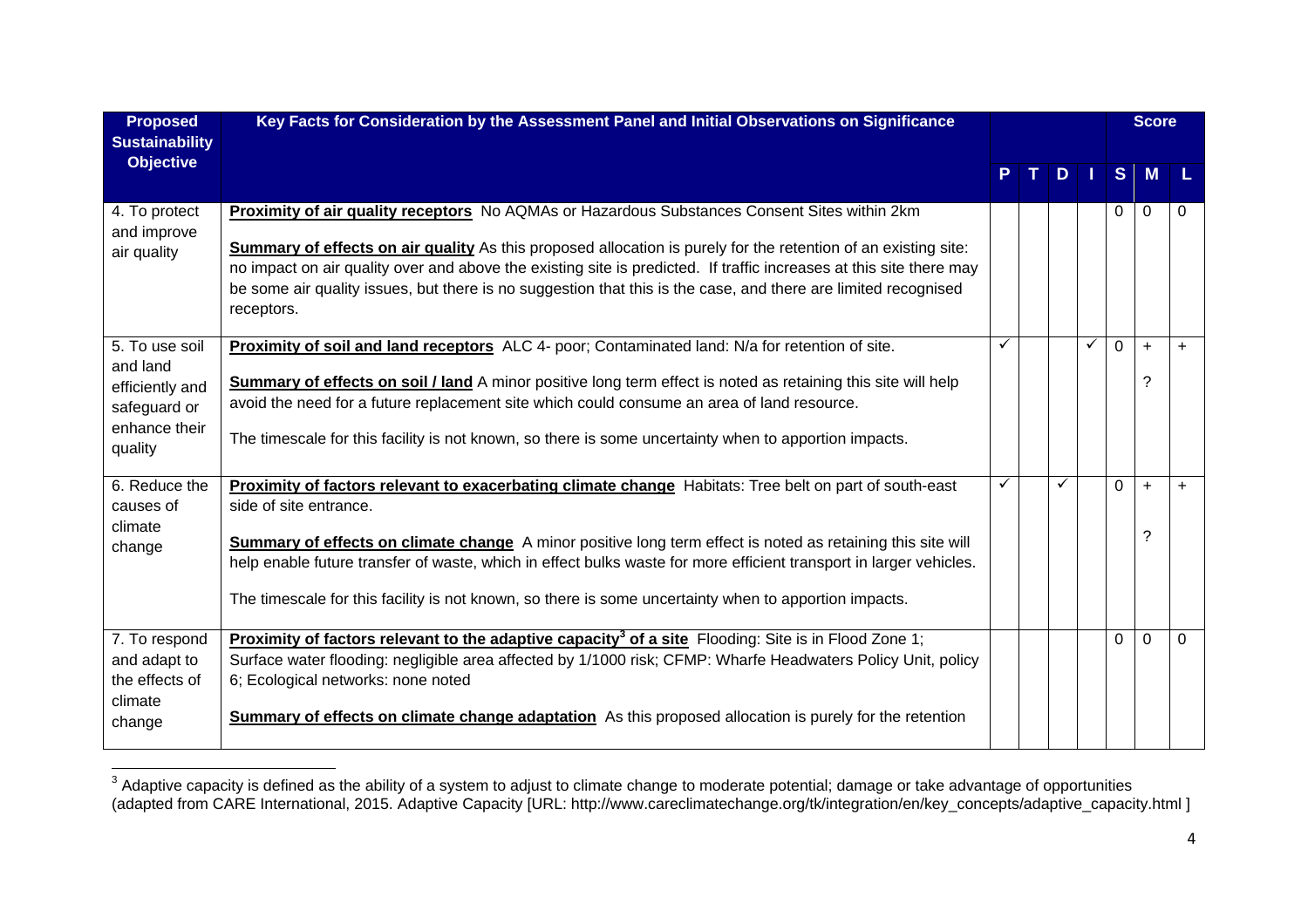| <b>Proposed</b><br><b>Sustainability</b> | Key Facts for Consideration by the Assessment Panel and Initial Observations on Significance                                             |   |   |   |              | <b>Score</b> |          |
|------------------------------------------|------------------------------------------------------------------------------------------------------------------------------------------|---|---|---|--------------|--------------|----------|
| <b>Objective</b>                         |                                                                                                                                          |   | D |   |              | S M          | - L.     |
|                                          | of an existing site no impact on climate adaptation over and above the existing site is predicted.                                       |   |   |   |              |              |          |
| 8. To minimise                           | Proximity of factors relevant to the resource usage of a site No spatial factors noted.                                                  | ✓ |   |   | $\Omega$     | $\ddot{}$    | $+$      |
| the use of                               |                                                                                                                                          |   |   |   |              | ?            |          |
| resources and                            | Summary of effects on resource usage Retaining a site is less resource intensive than having to build a<br>new one. Minor positive.      |   |   |   |              |              |          |
| encourage                                |                                                                                                                                          |   |   |   |              |              |          |
| their re-use<br>and                      | The timescale for this facility is not known, so there is some uncertainty when to apportion impacts.                                    |   |   |   |              |              |          |
| safeguarding                             |                                                                                                                                          |   |   |   |              |              |          |
|                                          |                                                                                                                                          |   |   |   |              |              |          |
| 9. To minimise                           | Proximity of factors relevant to managing waste higher up the waste hierarchy No spatial factors                                         | ✓ |   | ✓ | $\mathbf 0$  | $++$         | $++$     |
| waste                                    | noted.                                                                                                                                   |   |   |   |              |              |          |
| generation                               |                                                                                                                                          |   |   |   |              | ?            |          |
| and prioritise                           | <b>Summary of effects on the waste hierarchy</b> Retaining a waste transfer site will allow waste to be moved<br>up the waste hierarchy. |   |   |   |              |              |          |
| management                               |                                                                                                                                          |   |   |   |              |              |          |
| of waste as                              |                                                                                                                                          |   |   |   |              |              |          |
| high up the                              |                                                                                                                                          |   |   |   |              |              |          |
| waste<br>hierarchy as                    |                                                                                                                                          |   |   |   |              |              |          |
| practicable                              |                                                                                                                                          |   |   |   |              |              |          |
|                                          |                                                                                                                                          |   |   |   |              |              |          |
| $10.$ To                                 | Proximity of historic environment receptors Conservation areas: 2 within 1km - Halton East 0.67km east,                                  |   |   |   | $\mathbf{0}$ | $\mathbf 0$  | $\Omega$ |
| conserve or                              | Eastby 0.9 km north-west; Registered Parks and Gardens: None within 5km. Registered Battlefields: None                                   |   |   |   |              |              |          |
| enhance the                              | within 5km; World Heritage Sites: None within 5km; Scheduled Monuments: None within 2km; Listed                                          |   |   |   |              |              |          |
| historic                                 | buildings: 1 within 1km (Halton Hall (Grade 2) 950m east); Named designed landscapes (from pre validated                                 |   |   |   |              |              |          |
| environment                              | dataset derived from HLC): none within 2km.                                                                                              |   |   |   |              |              |          |
| and its setting,                         | HLC Broad type: Extractive; HLC type: Quarry limestone. Undesignated archaeology in this area includes                                   |   |   |   |              |              |          |
| cultural                                 | the remains of former medieval field systems. There is potential for evidence of earlier settlement and activity                         |   |   |   |              |              |          |
| heritage and                             | pre-dating the medieval period to be present in the area, although current archaeological evidence for this is                           |   |   |   |              |              |          |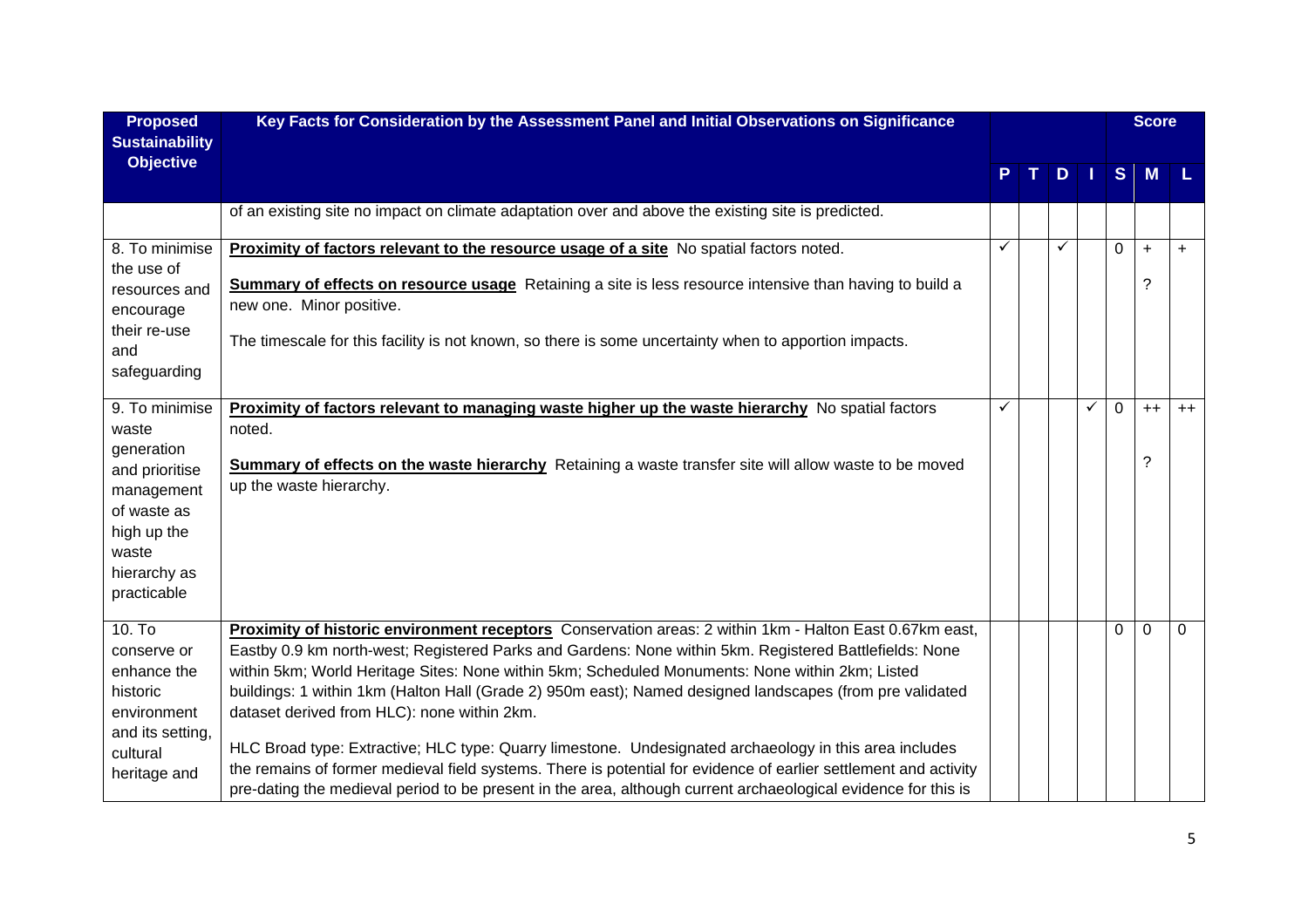| <b>Proposed</b><br><b>Sustainability</b>                                                            | Key Facts for Consideration by the Assessment Panel and Initial Observations on Significance                                                                                                                                                                                                                                                                                                                                                                                                                                                                                                                                                                                                                                                                                                                                                                                                                                                                                                                                                                                                                                                                                                                                                                                                                                                                                                                                              |   |   |              |          | <b>Score</b>       |   |
|-----------------------------------------------------------------------------------------------------|-------------------------------------------------------------------------------------------------------------------------------------------------------------------------------------------------------------------------------------------------------------------------------------------------------------------------------------------------------------------------------------------------------------------------------------------------------------------------------------------------------------------------------------------------------------------------------------------------------------------------------------------------------------------------------------------------------------------------------------------------------------------------------------------------------------------------------------------------------------------------------------------------------------------------------------------------------------------------------------------------------------------------------------------------------------------------------------------------------------------------------------------------------------------------------------------------------------------------------------------------------------------------------------------------------------------------------------------------------------------------------------------------------------------------------------------|---|---|--------------|----------|--------------------|---|
| <b>Objective</b>                                                                                    |                                                                                                                                                                                                                                                                                                                                                                                                                                                                                                                                                                                                                                                                                                                                                                                                                                                                                                                                                                                                                                                                                                                                                                                                                                                                                                                                                                                                                                           |   | D |              |          | S M                |   |
| character                                                                                           | limited.<br><b>Summary of effects on the historic environment</b> The historic landscape characterisation (HLC) type of<br>this area is quarry limestone. The allocation site is a smaller part of a larger area of similar character type, of<br>which the legibility is complete. Within the allocation site the previous historic landscape character will have<br>already become invisible as the extractive development has replaced an earlier field system. Accordingly,<br>the continued use of the site for waste transfer purposes is assumed to have no overall impact.<br>It is anticipated that there will be no impact upon the archaeological resource as the proposed development is<br>for the use of a former quarry, where it is assumed with a high degree of certainty that any archaeological                                                                                                                                                                                                                                                                                                                                                                                                                                                                                                                                                                                                                       |   |   |              |          |                    |   |
| 11. To protect<br>and enhance<br>the quality and<br>character of<br>landscapes<br>and<br>townscapes | resource has previously been destroyed.<br>Proximity of landscape / townscape receptors and summary of character National Park: Yorkshire<br>Dales is 1.15km north; AONB: Nidderdale 5.9km east; Heritage Coast: Not within 10km; Inheritance Tax<br>Exempt Land (ITE): Bolton Abbey Estate ITE land is 270m north. District level landscape designations: Site<br>is not located with a District landscape designation but it is sited within a former Special Landscape Area.<br>The area forms the setting to the National Park. NCA: Yorkshire Dales; Green Belt: No.<br>NYLCA: Settled industrial valleys: high visual sensitivity as a result of strong inter-visibility with adjacent<br>higher landscape character types; low ecological sensitivity overall, resulting from the predominance of<br>improved agricultural fields and extraction sites; moderate landscape and cultural sensitivity due to strong<br>historic integrity with numerous heritage features. District LCA: In Craven LCA as Open Upland Pasture.<br>Intrusion: Disturbed, but it is very close to tranquil areas; Urban intrusion: Disturbed due to the presence of<br>the existing waste transfer facility and quarry, the A59 and A65 corridors, and scattered villages. However<br>the site is close to extensive undisturbed areas. Light pollution: Relatively low - 88 on a scale of 1-255, with<br>1 representing maximum darkness (CPRE, 2000) | ✓ | ✓ | $\checkmark$ | $\Omega$ | $\overline{\cdot}$ | ? |
|                                                                                                     | <b>Summary of effects on landscape / townscape</b> The site is unlikely to affect views from visual receptors as<br>the site is within an existing facility, itself situated within the former Halton East Quarry. However the existing                                                                                                                                                                                                                                                                                                                                                                                                                                                                                                                                                                                                                                                                                                                                                                                                                                                                                                                                                                                                                                                                                                                                                                                                   |   |   |              |          |                    |   |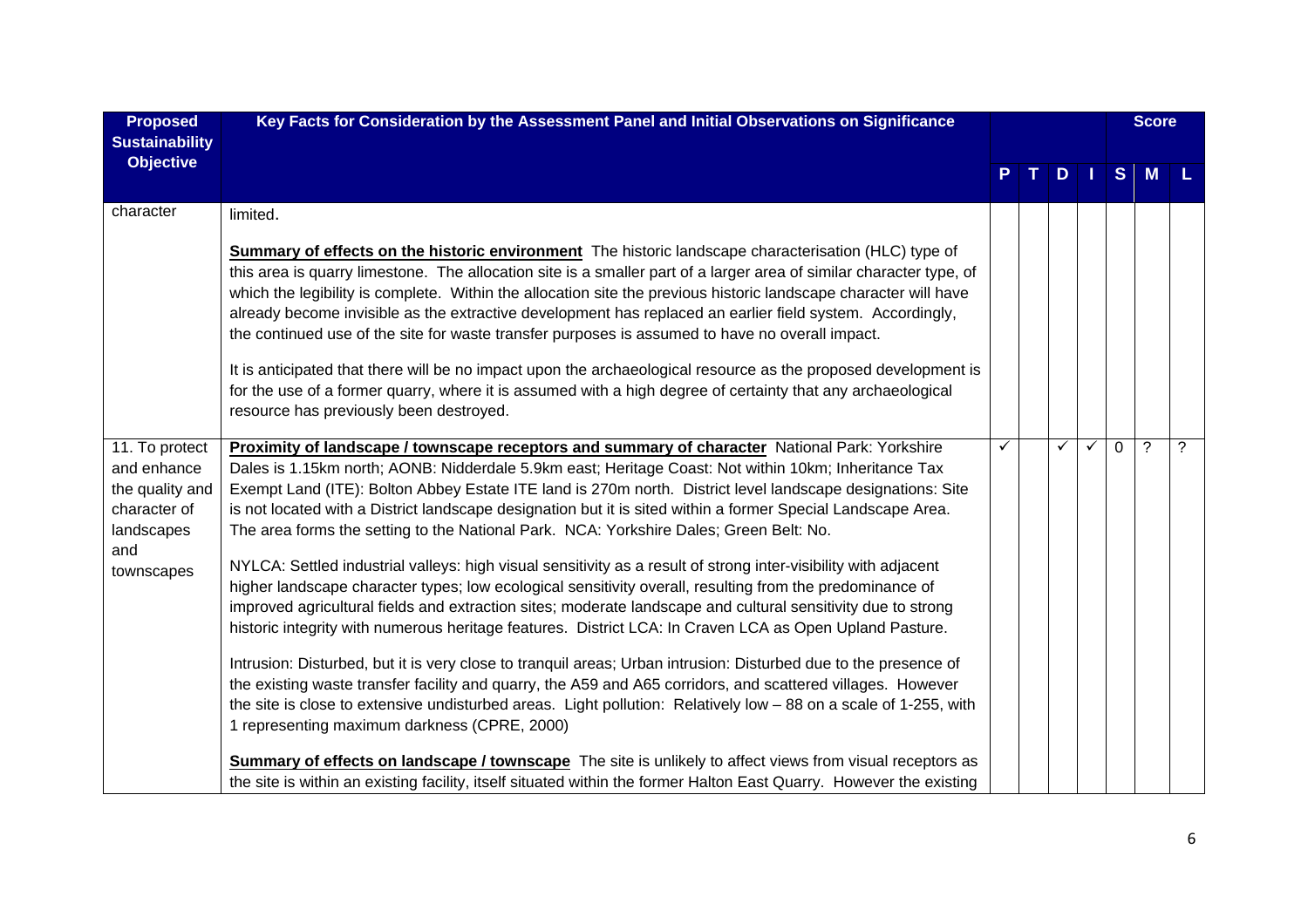| <b>Proposed</b><br><b>Sustainability</b>             | Key Facts for Consideration by the Assessment Panel and Initial Observations on Significance                                                                                                                                                                                                                                                                                                                                                                                                                                                                                                                                                                                                                            |              |              |          | <b>Score</b>   |                       |
|------------------------------------------------------|-------------------------------------------------------------------------------------------------------------------------------------------------------------------------------------------------------------------------------------------------------------------------------------------------------------------------------------------------------------------------------------------------------------------------------------------------------------------------------------------------------------------------------------------------------------------------------------------------------------------------------------------------------------------------------------------------------------------------|--------------|--------------|----------|----------------|-----------------------|
| <b>Objective</b>                                     |                                                                                                                                                                                                                                                                                                                                                                                                                                                                                                                                                                                                                                                                                                                         |              | D            | S        | M              |                       |
|                                                      | facility is potentially visible from the Yorkshire Dales National Park as it can be glimpsed from the edge of<br>Eastby which is located partly within the Park.                                                                                                                                                                                                                                                                                                                                                                                                                                                                                                                                                        |              |              |          |                |                       |
|                                                      | In this open landscape surrounded by upland areas it is far from an ideal site. The existing coating plant and<br>this site are visible from the edge of the National Park, the Eastby Conservation Area, and from the edge of<br>the Halton East Conservation Area. However, the development is partly accommodated at present, due to<br>the variations in landform which break up views, the recessive colour used for the buildings, and the maturity<br>of the screen tree planting in the vicinity of the site (the site is not easily seen from local roads closer to the<br>site due to screening by trees). However aerial photographs show how alien this development is within the<br>surrounding landscape. |              |              |          |                |                       |
|                                                      | Buildings and bunds are likely to be visible from some areas of the National Park. Increased traffic from the<br>site could affect rural character.                                                                                                                                                                                                                                                                                                                                                                                                                                                                                                                                                                     |              |              |          |                |                       |
|                                                      | There is also some concern that restoration for the quarry could be delayed by this site.                                                                                                                                                                                                                                                                                                                                                                                                                                                                                                                                                                                                                               |              |              |          |                |                       |
| 12. Achieve<br>sustainable                           | Proximity of factors relevant to sustainable economic growth Site is close to the A59 giving it access to<br>other waste facilities further afield.                                                                                                                                                                                                                                                                                                                                                                                                                                                                                                                                                                     | ✓            | ✓            | $\Omega$ | $\mathbf 0$    | $\Omega$<br>$\ddot{}$ |
| economic<br>growth and<br>create and<br>support jobs | Summary of effects on sustainable economic growth Retaining this site may support a few jobs for<br>longer.                                                                                                                                                                                                                                                                                                                                                                                                                                                                                                                                                                                                             |              |              |          | $\ddot{}$<br>? | ?                     |
| 13. Maintain<br>and enhance                          | Proximity of factors relevant to community vitality / viability IMD: Barden Fell Ward; IMD rank 20,565;<br>Not in most deprived 20%. Nearest Village: Halton East approximately 1km east. Embsay is 1.63 km west.                                                                                                                                                                                                                                                                                                                                                                                                                                                                                                       | $\checkmark$ | $\checkmark$ | $\Omega$ | $\overline{0}$ | $\Omega$              |
| the viability                                        | Skipton is 3.33 km south-west.                                                                                                                                                                                                                                                                                                                                                                                                                                                                                                                                                                                                                                                                                          |              |              |          | $\ddot{}$      | $\ddot{}$             |
| and vitality of<br>local<br>communities              | Summary of effects on vitality / viability Retaining this site may support a few jobs for longer.                                                                                                                                                                                                                                                                                                                                                                                                                                                                                                                                                                                                                       |              |              |          | ?              | ?                     |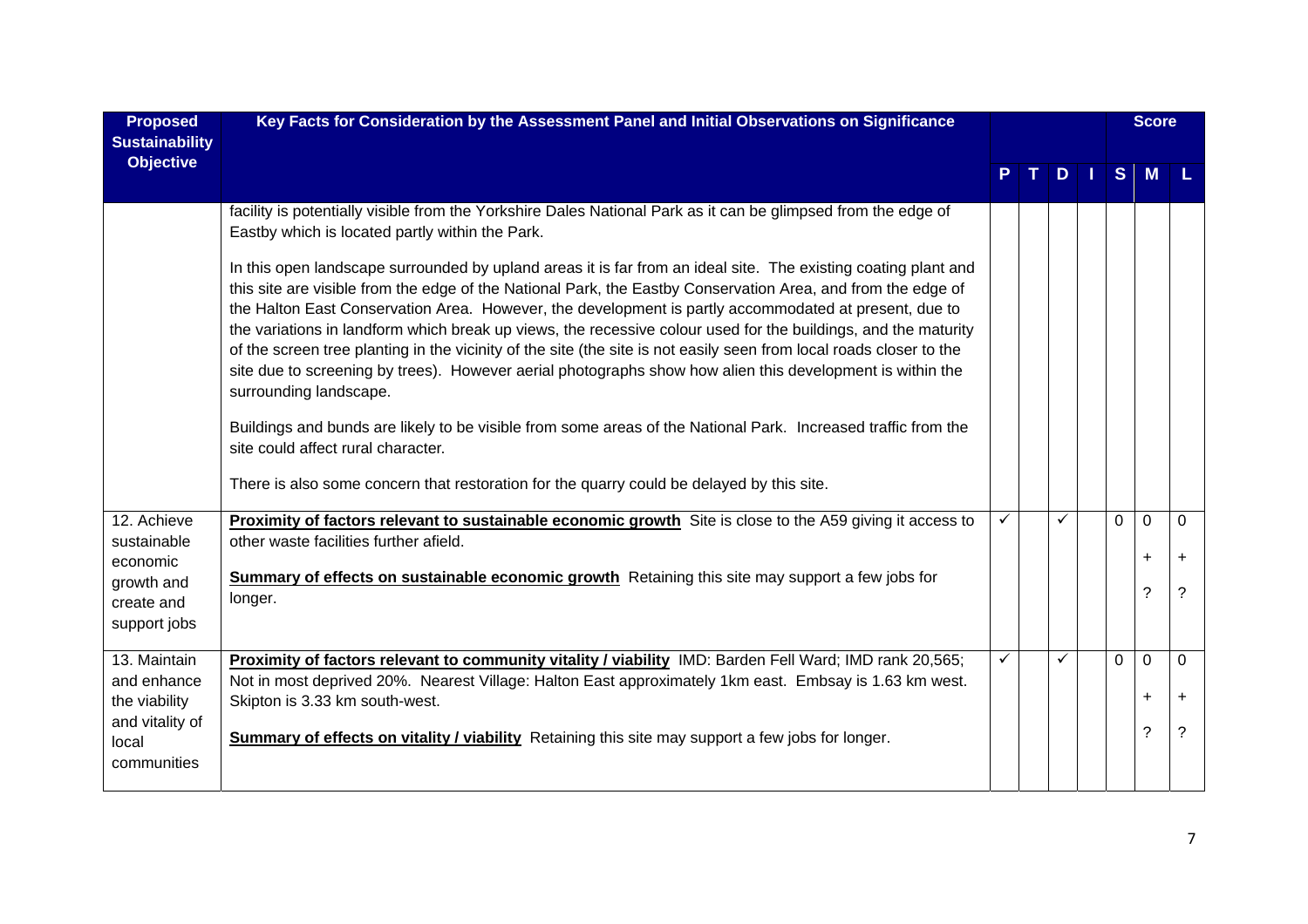| <b>Proposed</b><br><b>Sustainability</b>                                                                     | Key Facts for Consideration by the Assessment Panel and Initial Observations on Significance                                                                                                                                                                                                                                                                                                                                                                                |   |   |            |                | <b>Score</b>   |                |
|--------------------------------------------------------------------------------------------------------------|-----------------------------------------------------------------------------------------------------------------------------------------------------------------------------------------------------------------------------------------------------------------------------------------------------------------------------------------------------------------------------------------------------------------------------------------------------------------------------|---|---|------------|----------------|----------------|----------------|
| <b>Objective</b>                                                                                             |                                                                                                                                                                                                                                                                                                                                                                                                                                                                             |   |   | $T$ D $  $ | S M            |                | L              |
| 14. To provide<br>opportunities<br>to enable<br>recreation,<br>leisure and<br>learning                       | Proximity to recreation, leisure and learning receptors Rights of Way: National Route number 696<br>(Sustrans walking and cycling route known as 'the Airedale Greenway') is 10m south. No common land or<br>village greens within 500m.<br><b>Summary of effects on recreation, leisure and learning</b> As this proposed allocation is purely for the<br>retention of an existing site, no significant impact on recreation over and above the existing site is predicted |   |   |            | $\Omega$       | $\Omega$       | 0              |
| 15. To protect<br>and improve<br>the wellbeing,<br>health and<br>safety of local<br>communities              | Proximity to population / community receptors / factors relevant to health and wellbeing Nearest<br>Village: Halton East approximately 1km east; closest property that appears to be residential is Crag House<br>Farm approx. 700m north-east.<br><b>Summary of effects on health and wellbeing</b> Due to the distance of receptors no significant impacts on<br>health and wellbeing are predicted.                                                                      |   |   |            | $\Omega$       | $\mathbf 0$    | $\Omega$       |
| 16. To<br>minimise flood<br>risk and<br>reduce the<br>impact of<br>flooding                                  | Proximity to flood zones Flooding: Site is in Flood Zone 1; Surface water flooding: negligible area affected<br>by 1/1000 risk. CFMP: Wharfe Headwaters Policy Unit, Policy 6;<br><b>Summary of effects on flooding</b> As this proposed allocation is purely for the retention of an existing site no<br>significant impact on flooding over and above the existing site is predicted                                                                                      |   |   |            |                |                |                |
| 17. To<br>address the<br>needs of a<br>changing<br>population in<br>a sustainable<br>and inclusive<br>manner | Proximity to factors relevant to the needs of a changing population Site does not conflict with other<br>allocations.<br><b>Summary of effects on a changing population</b> Waste transfer underpins a functioning sustainable<br>population. Positive.                                                                                                                                                                                                                     | ✓ | ✓ |            | $\overline{0}$ | $\ddot{}$<br>? | $\ddot{}$<br>? |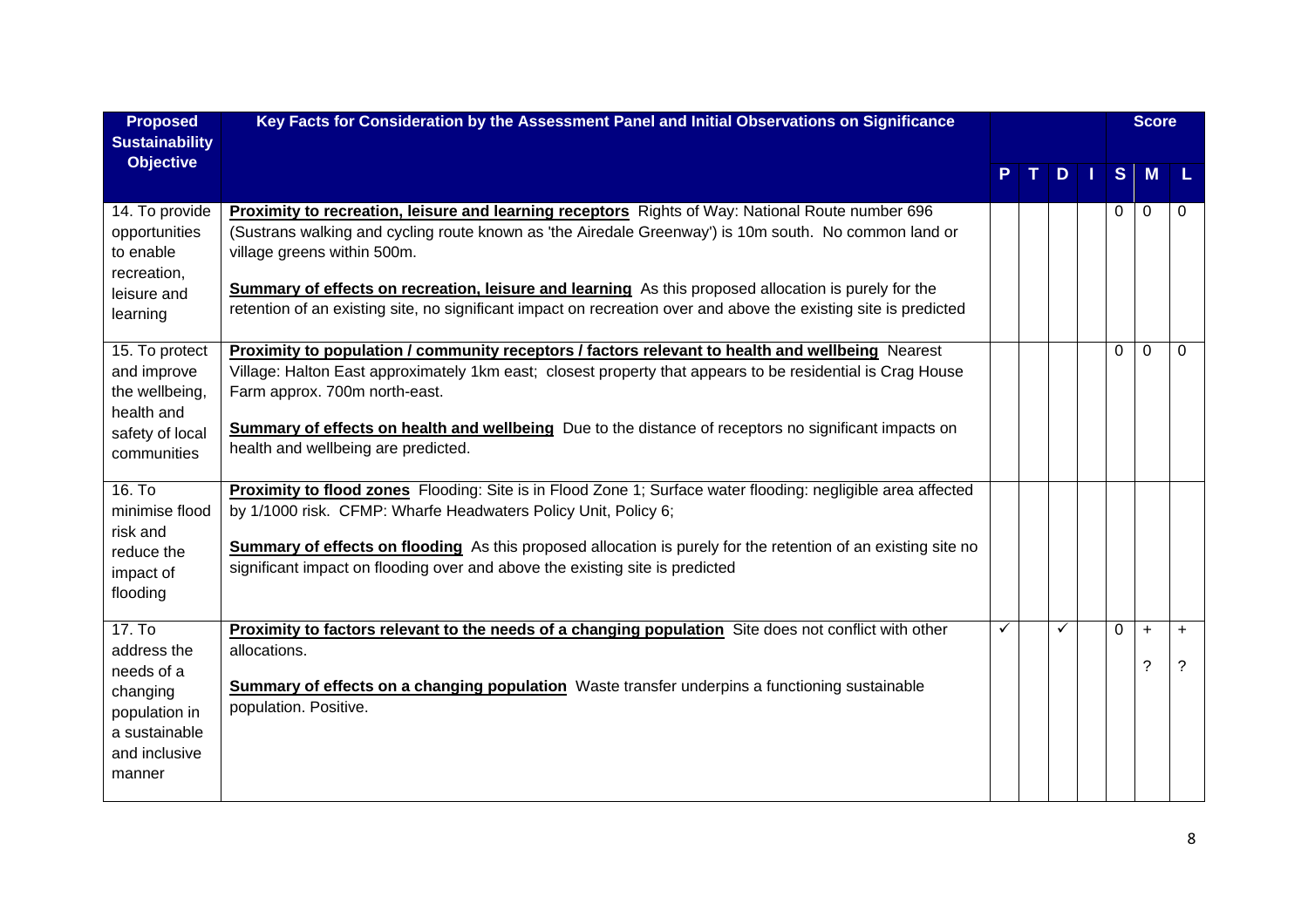| <b>Proposed</b><br><b>Sustainability</b> | Key Facts for Consideration by the Assessment Panel and Initial Observations on Significance                                                                                                                                                                                                                                                                                                                                                                                                                                                                                                                                                                                                                                                                                                                                                                                                                                                                                                                                                                                                                                                                                                                                                                                                                                                                                                                                                                                                                        |              |              |              |            |               | <b>Score</b> |           |
|------------------------------------------|---------------------------------------------------------------------------------------------------------------------------------------------------------------------------------------------------------------------------------------------------------------------------------------------------------------------------------------------------------------------------------------------------------------------------------------------------------------------------------------------------------------------------------------------------------------------------------------------------------------------------------------------------------------------------------------------------------------------------------------------------------------------------------------------------------------------------------------------------------------------------------------------------------------------------------------------------------------------------------------------------------------------------------------------------------------------------------------------------------------------------------------------------------------------------------------------------------------------------------------------------------------------------------------------------------------------------------------------------------------------------------------------------------------------------------------------------------------------------------------------------------------------|--------------|--------------|--------------|------------|---------------|--------------|-----------|
| <b>Objective</b>                         |                                                                                                                                                                                                                                                                                                                                                                                                                                                                                                                                                                                                                                                                                                                                                                                                                                                                                                                                                                                                                                                                                                                                                                                                                                                                                                                                                                                                                                                                                                                     |              | $\mathbf{T}$ |              | <b>DII</b> | $S^{\dagger}$ | M            |           |
| Cumulative<br>effects                    | <b>Cumulative / Synergistic effects</b><br>Planning context: Site is midway between Halton East and Embsay and 4.5km west lies Skipton. Draughton<br>lies to the south. According to the Craven Local Plan (Draft, 2014), Skipton is the main focus of development<br>in the South sub-area. Despite this, housing growth is low in this area, with 16 dwellings per annum planned<br>for Skipton and 3 per year for Embsay. About 17 hectares of additional land for employment will be planned<br>for the South sub-area. Generally the small area of this site plus the expected development is not predicted<br>to lead to significant cumulative effects.<br>Other Minerals and Waste Plan Sites: WJP17 (Skibeden Landfill and HWRC) lies 1.3 km west.<br>Historic minerals and waste sites: Several extraction applications between 800m and 3.2 km to south-west of<br>site (to south of Embsay) associated with Skibeden and Skipton Rock.<br>Other active / dormant sites: Active carboniferous limestone site (Skipton Rock) is 670m west. A dormant<br>Carboniferous limestone site lies 1.4 km south-east, while Skibeden HWRC lies 1.43 km south-west. A<br>material recycling facility at Skipton Rock Quarry lies 1.46 km SE.<br>Site lies within historic landfill site. Wheelam Rocks Historic Landfill site is 1.37 km south. Skibeden Quarry<br>historic landfill site 1.11 km south-west. Tannery Dam Historic Landfill site 2.1km west. Scattered sites<br>further west at around 5km distant. |              |              |              |            |               |              |           |
|                                          | This site may have a cumulative positive effect with other nearby recycling facilities as it could help to transfer<br>waste between them.                                                                                                                                                                                                                                                                                                                                                                                                                                                                                                                                                                                                                                                                                                                                                                                                                                                                                                                                                                                                                                                                                                                                                                                                                                                                                                                                                                          | $\checkmark$ |              | $\checkmark$ |            | $+$           | $\pm$        | $\ddot{}$ |
|                                          |                                                                                                                                                                                                                                                                                                                                                                                                                                                                                                                                                                                                                                                                                                                                                                                                                                                                                                                                                                                                                                                                                                                                                                                                                                                                                                                                                                                                                                                                                                                     |              |              |              |            |               |              |           |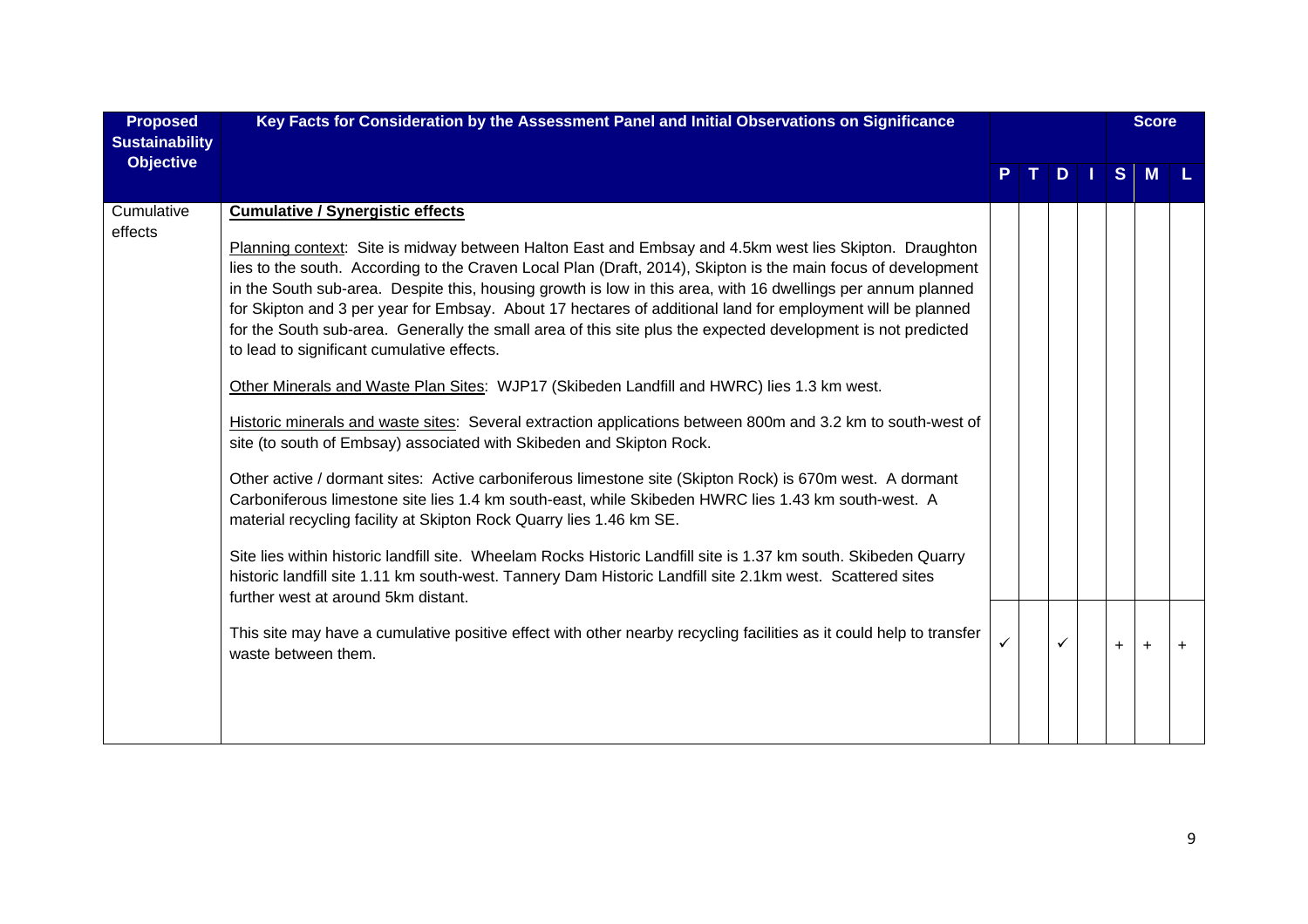| <b>Proposed</b><br><b>Sustainability</b> | Key Facts for Consideration by the Assessment Panel and Initial Observations on Significance                                                                                                                                                                                    |  |        |  | <b>Score</b> |  |
|------------------------------------------|---------------------------------------------------------------------------------------------------------------------------------------------------------------------------------------------------------------------------------------------------------------------------------|--|--------|--|--------------|--|
| <b>Objective</b>                         |                                                                                                                                                                                                                                                                                 |  | PTDISM |  |              |  |
| Limitations /<br>data gaps               | No significant data gaps. More detailed assessment would be required to fully evaluate a number of effects however. This should be<br>addressed at any subsequent planning application stage.                                                                                   |  |        |  |              |  |
| <b>Score</b>                             | <b>Significance</b>                                                                                                                                                                                                                                                             |  |        |  |              |  |
| $++$                                     | The Site option is predicted to have major positive effects on the achievement of the SA objective. For example, this may include a significant<br>contribution to issues or receptor of more than local significance, or to several issues or receptors of local significance. |  |        |  |              |  |
| $\ddot{}$                                | The Site option is predicted to have minor positive effects on achievement of the SA objective. For example, this may include a significant<br>contribution to an issue or receptor of more local significance.                                                                 |  |        |  |              |  |
| $\mathbf 0$                              | The Site option will have no effect on the achievement of the SA objective <sup>4</sup> .                                                                                                                                                                                       |  |        |  |              |  |
|                                          | The Site option is predicted to have minor negative effects on the achievement of the SA objective. For example, this may include a negative<br>contribution to an issue or receptor of local significance.                                                                     |  |        |  |              |  |
|                                          | The Site option is predicted to have major negative effects on the achievement of the SA objective. For example, this may include a significant<br>negative contribution to an issue or receptor of more than local significance.                                               |  |        |  |              |  |
| ?                                        | The impact of the Site option on the SA objective is uncertain.                                                                                                                                                                                                                 |  |        |  |              |  |

# **Mitigation requirements identified through Site Assessment process**

- Design to mitigate impact on ecological issues
- Design of development and landscaping of site to mitigate impact on: Conservation Areas and National Park and local landscape features

<sup>&</sup>lt;sup>4</sup> This includes where there is no clear link between the site SA objective and the site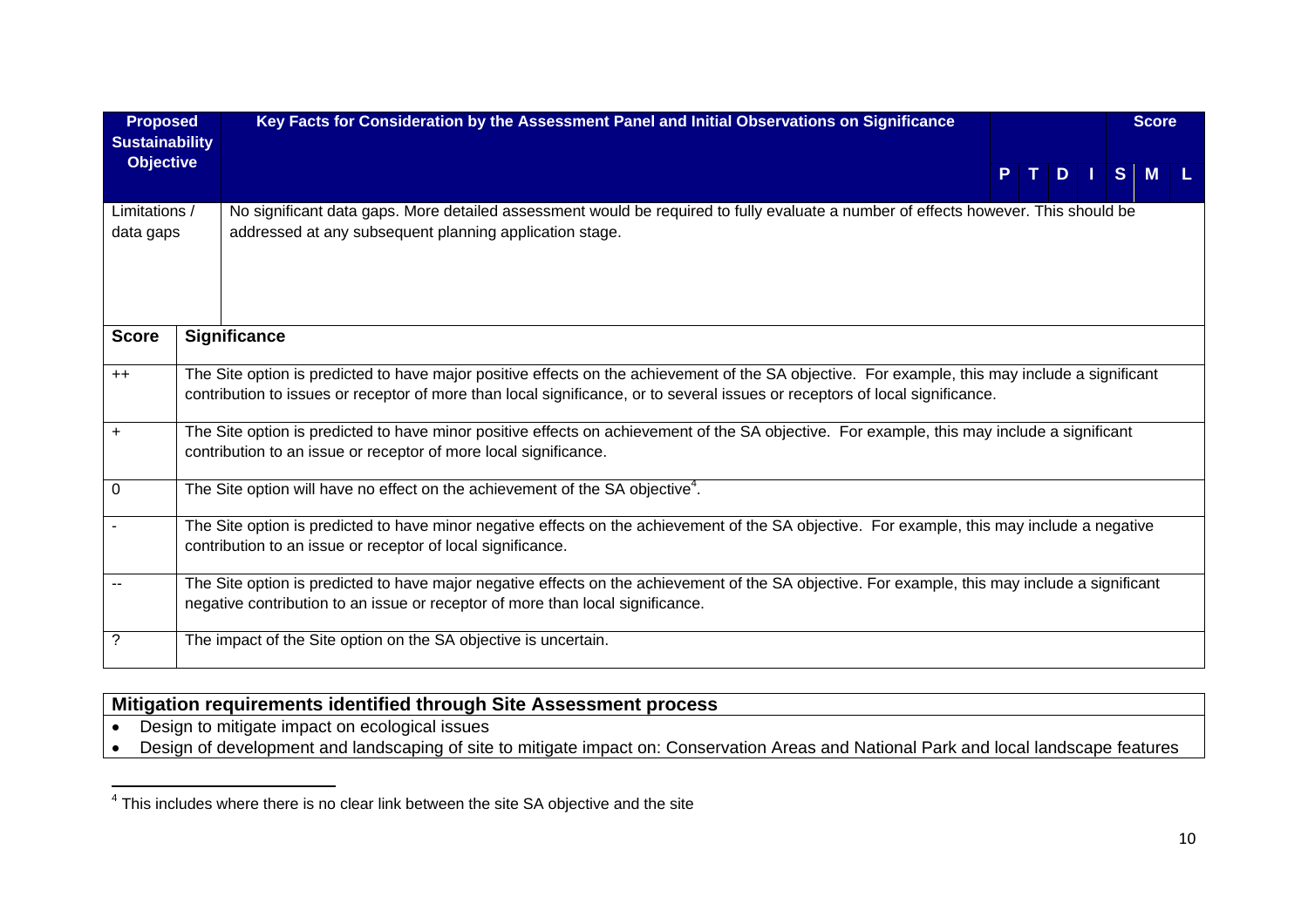and their respective settings

- Design to include suitable flood risk assessment, attenuation and surface water drainage
- Design to include suitable arrangements for access and local roads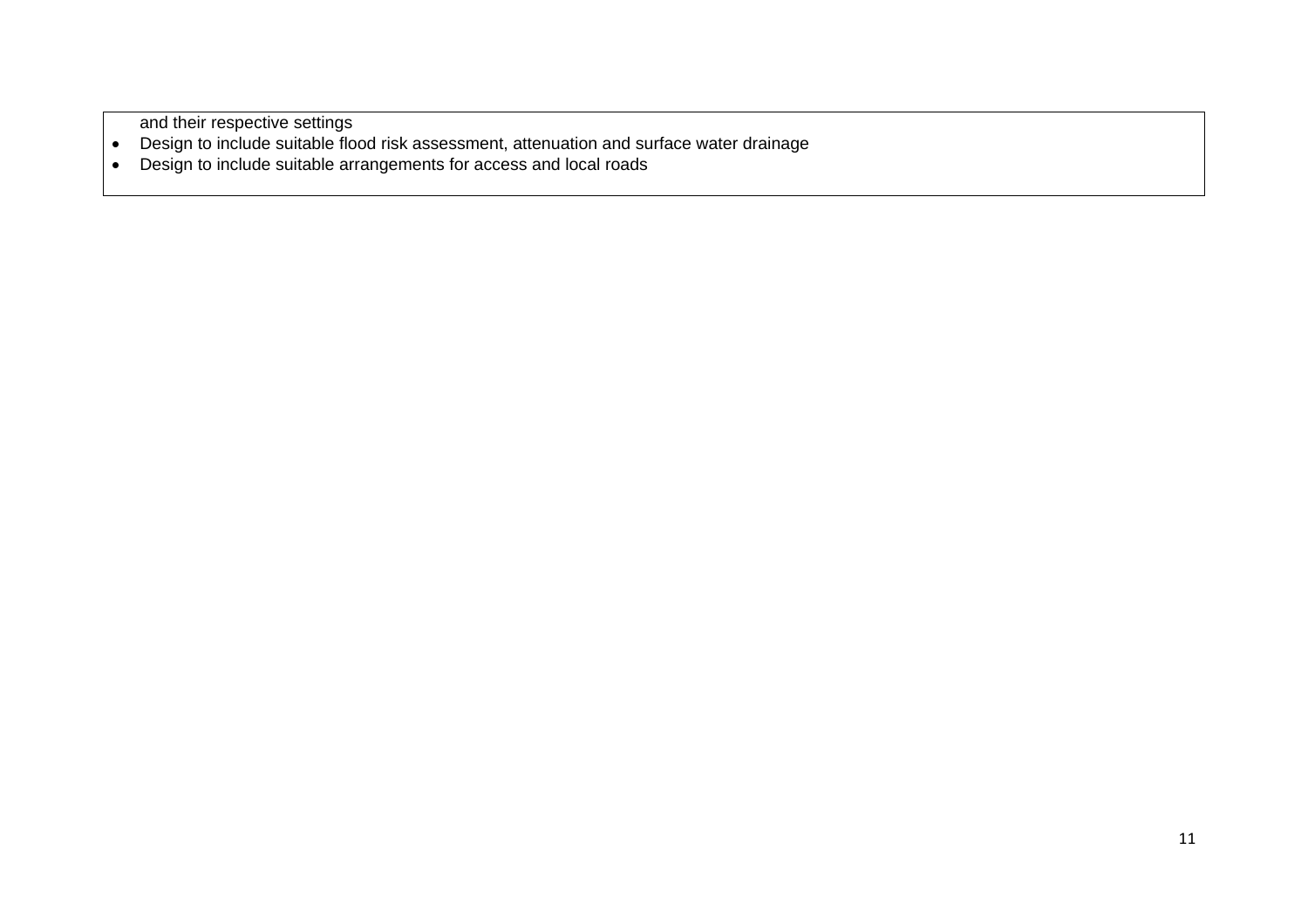#### **WJP17- Skibeden, near Skipton**

| Site Name                   | Site WJP17 Skibeden Landfill and HWRC, Harrogate Road, Skipton, Craven                                            |
|-----------------------------|-------------------------------------------------------------------------------------------------------------------|
| <b>Current Use</b>          | Current Use: Household Waste Transfer and Landfill Gas Utilisation, Landfill now closed but undergoing            |
|                             | restoration.                                                                                                      |
| Nature of Planning Proposal | Nature of Planning Proposal: Retention of Household Waste Recycling Centre for waste transfer of household        |
|                             | and some commercial waste                                                                                         |
| Size                        | Size: 0.39 ha                                                                                                     |
| Proposed life of site       | Proposed life of site: unknown at present                                                                         |
| <b>Notes</b>                | Notes: Restoration unknown at present. Landfill gas plant and leachate treatment facility to remain on site until |
|                             | no longer required for their respective functions in connection with emissions from the landfill site.            |

Assumptions- this site is currently operational however planning permission was related to the landfill site which is now being restored. The baseline conditions for the site would therefore be a restored site (however it is unknown what the restored land use of the site would be). The site is assumed to operate throughout the plan period for the purposes of assessment with some level of restoration during this period in the long term.

SA FINDINGS SUMMARISE SIGNIFICANT EFFECTS ONLY. A WIDER RANGE OF CONSTRAINTS AND OPPORTUNITIES WERE INITIALLY ANALYSED AND DISTILLED DOWN TO ONLY THOSE WITH THE POTENTIAL TO BE SIGNIFICANT (SEE ALSO SITE ASSESSMENT METHODOLOGY SUMMARY REPORT FOR A FULL LIST OF CONSTRAINTS AND OPPORTUNITIES).

| <b>Proposed</b><br><b>Sustainability</b><br><b>Objective</b> | Key Facts for Consideration by the Assessment Panel and Initial Observations on Significance            |  |  |   | <b>Score</b> |  |
|--------------------------------------------------------------|---------------------------------------------------------------------------------------------------------|--|--|---|--------------|--|
|                                                              |                                                                                                         |  |  |   | PTDISML      |  |
| 1. To protect                                                | Proximity of international / national and local designations and key features. Natura 2000 sites: North |  |  | 0 |              |  |
| and enhance                                                  | Pennine Moors SPA/SAC 2.2 km north, South Pennine Moors SAC/SPA is 7km south; Craven Limestone          |  |  |   |              |  |
| biodiversity                                                 | Complex SAC is 12km north-west, North Dales Pennine Meadows is 10km north. SSSI: 3 SSSIs within         |  |  |   |              |  |
| and geo-                                                     | 5km: Holywell Bridge 700m north-east, West Nidderdale, Barden and Blubberhouses Moors 2.1km north,      |  |  |   |              |  |
| diversity and                                                | and Hambleton Quarry 3.4km east; SINCs- 2 SINCS within 2km: Haw Park (ratified SINC, SE05-08) 350m      |  |  |   |              |  |
| improve                                                      | west and Potters Gill (potential SINC, SE05-10) 1.16km south.                                           |  |  |   |              |  |
| habitat                                                      |                                                                                                         |  |  |   |              |  |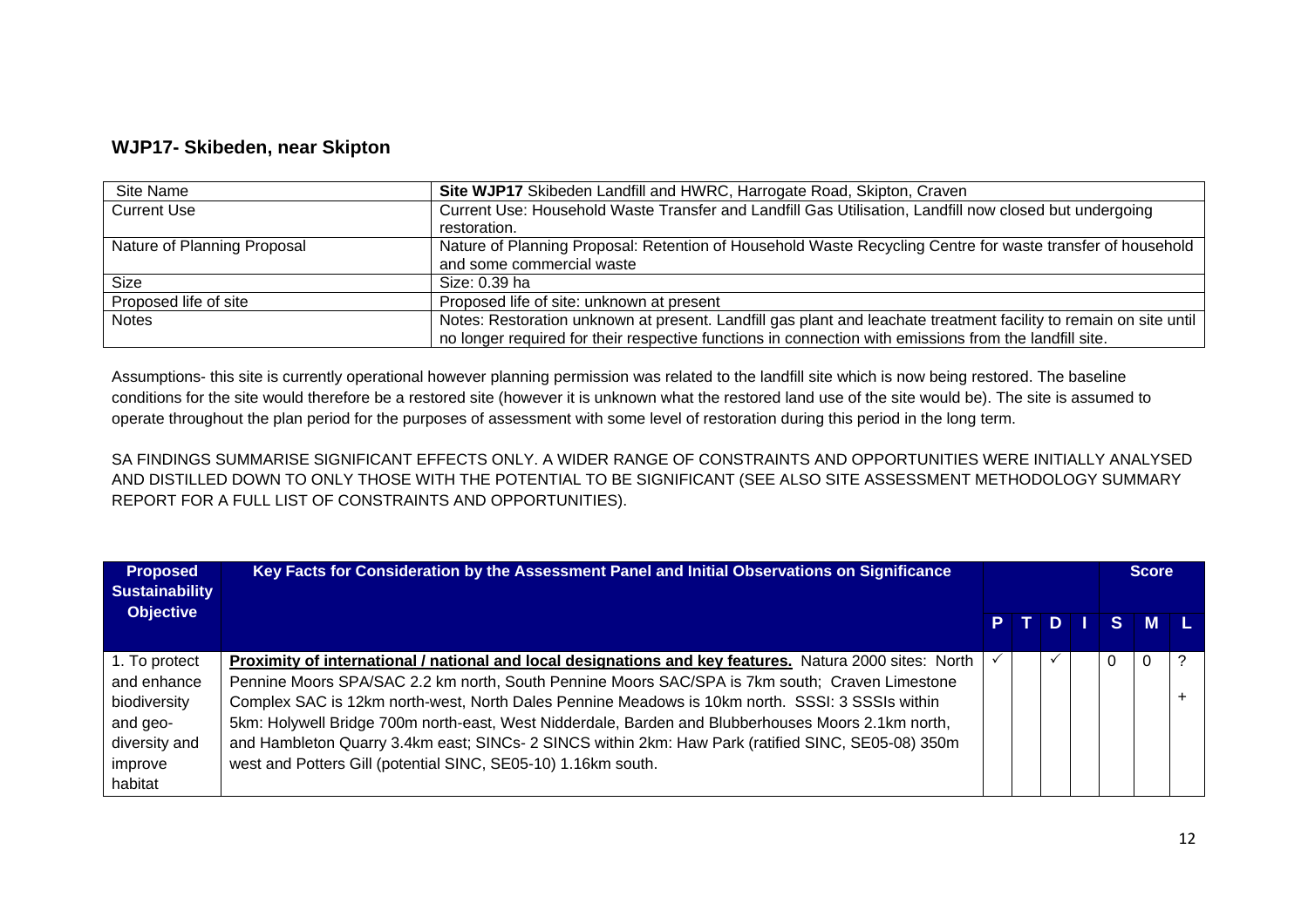| <b>Proposed</b><br><b>Sustainability</b>                                                   | Key Facts for Consideration by the Assessment Panel and Initial Observations on Significance                                                                                                                                                                                                                                                                                                                                                                                                                                                                                                                                                                                                                                                                                                                              |  |     |          | <b>Score</b> |              |
|--------------------------------------------------------------------------------------------|---------------------------------------------------------------------------------------------------------------------------------------------------------------------------------------------------------------------------------------------------------------------------------------------------------------------------------------------------------------------------------------------------------------------------------------------------------------------------------------------------------------------------------------------------------------------------------------------------------------------------------------------------------------------------------------------------------------------------------------------------------------------------------------------------------------------------|--|-----|----------|--------------|--------------|
| <b>Objective</b>                                                                           |                                                                                                                                                                                                                                                                                                                                                                                                                                                                                                                                                                                                                                                                                                                                                                                                                           |  | $D$ | S        | M            |              |
| connectivity                                                                               | Priority Habitat: none within 200m of the site.                                                                                                                                                                                                                                                                                                                                                                                                                                                                                                                                                                                                                                                                                                                                                                           |  |     |          |              |              |
|                                                                                            | GI: Site entirely within Wharfe regional GI corridor.                                                                                                                                                                                                                                                                                                                                                                                                                                                                                                                                                                                                                                                                                                                                                                     |  |     |          |              |              |
|                                                                                            | Summary of effects on designated sites and important features for biodiversity / geodiversity. There<br>are no likely significant effects on Natura 2000 sites as the distance and type of development make it<br>unlikely that there will be any significant effect. Similarly, the proposal is for the retention of an existing<br>Household Waste Recycling Centre (HWRC), therefore it is considered unlikely that there would be any new<br>impacts to SSSIs or SINCs.                                                                                                                                                                                                                                                                                                                                               |  |     |          |              |              |
|                                                                                            | In terms of impacts on priority habitats or species, the HWRC is already present. The landfill is now closed<br>and undergoing restoration. Therefore unless the site was to lie inactive for a period of time it is unlikely<br>there would be any impact on priority habitats or protected species as a result of the proposals.                                                                                                                                                                                                                                                                                                                                                                                                                                                                                        |  |     |          |              |              |
|                                                                                            | There are no known invasive species problem on site that could be spread but importation of household and<br>commercial waste may include invasive species e.g. plant material.                                                                                                                                                                                                                                                                                                                                                                                                                                                                                                                                                                                                                                           |  |     |          |              |              |
|                                                                                            | If site restoration were to integrate biodiversity enhancement there would be minor positive effects.                                                                                                                                                                                                                                                                                                                                                                                                                                                                                                                                                                                                                                                                                                                     |  |     |          |              |              |
| 2. To enhance<br>or maintain<br>water quality<br>and improve<br>efficiency of<br>water use | Proximity of water quality / quantity receptors. Site does not lie within a Nitrate Vulnerable Zone or<br>Groundwater Source Protection Zone. CAMS: surface water resources available at least 50% of the time,<br>though at low flows new licenses may be more restricted. Water extraction is not likely to be a significant<br>issue for this site however.<br>The site is in the Humber RBMP. The nearest RBMP watercourse is 'Eller Beck from Haw Beck to River<br>Aire' (current ecological quality: moderate potential; current chemical quality: does not require assessment).<br>No RBMP lakes. In terms of groundwater the RBMP identifies the site as being in the 'Aire and Calder<br>Carboniferous Limestone/ Millstone Grit/ Coal Measures' which has good quantitative quality / poor chemical<br>quality. |  |     | $\Omega$ | $\Omega$     | $\mathbf{0}$ |
|                                                                                            | <b>Summary of effects on water quality.</b> The retention (and thus extended operation) of this site is                                                                                                                                                                                                                                                                                                                                                                                                                                                                                                                                                                                                                                                                                                                   |  |     |          |              |              |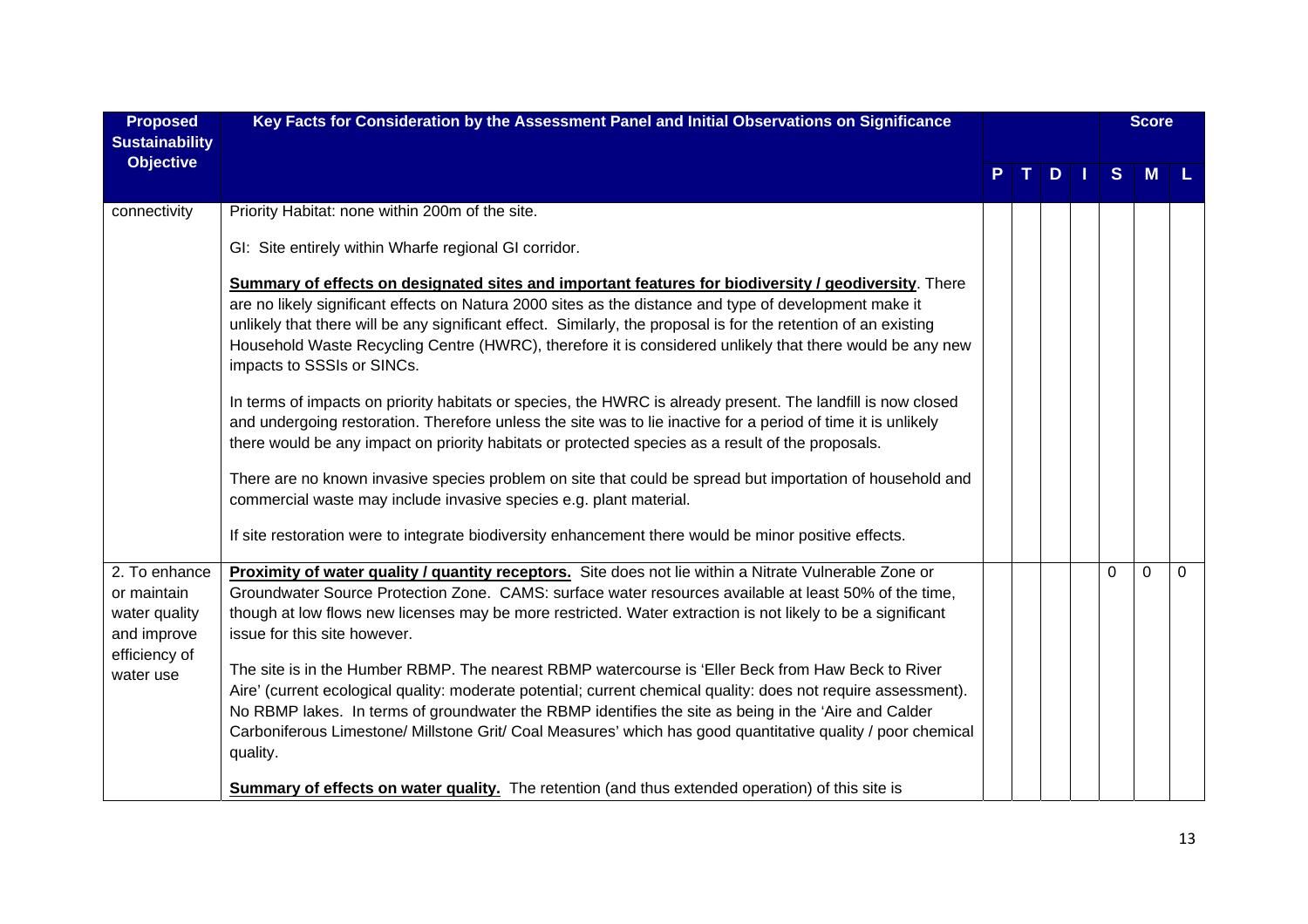| <b>Proposed</b>                                                   | Key Facts for Consideration by the Assessment Panel and Initial Observations on Significance                                                                                                                                                                                                                                                                                                                                                                                  |              |                |              |              | <b>Score</b> |          |
|-------------------------------------------------------------------|-------------------------------------------------------------------------------------------------------------------------------------------------------------------------------------------------------------------------------------------------------------------------------------------------------------------------------------------------------------------------------------------------------------------------------------------------------------------------------|--------------|----------------|--------------|--------------|--------------|----------|
| <b>Sustainability</b>                                             |                                                                                                                                                                                                                                                                                                                                                                                                                                                                               |              |                |              |              |              |          |
| <b>Objective</b>                                                  |                                                                                                                                                                                                                                                                                                                                                                                                                                                                               |              | D <sub>1</sub> |              | <sub>S</sub> | M            |          |
|                                                                   | considered unlikely to have significant impacts in relation to water quality and quantity assuming that good<br>site practice is followed and the relevant environmental permits and regulations are complied with.                                                                                                                                                                                                                                                           |              |                |              |              |              |          |
| 3. To reduce<br>transport<br>miles and<br>associated<br>emissions | Proximity of transport receptors. Site is close to Skipton with good access to the A59. Access: Existing<br>access at Skibeden HWRC onto A59 (approximately 330m east of junction between A59 and A65); Light<br>Vehicles: No change from present 209 two way movements; HGV: 1 to 2 two way movements; PROW:<br>None on-site.                                                                                                                                                | $\checkmark$ |                | $\checkmark$ | $\mathbf 0$  | $\mathbf 0$  | 0        |
| from transport<br>and<br>encourage the                            | Net change in Daily Two-Way Trip Generations: light vehicles: 0; HGVs: 0. Traffic Assessment Rating:<br>'Green'.                                                                                                                                                                                                                                                                                                                                                              |              |                |              |              |              |          |
| use of<br>sustainable<br>modes of                                 | Rail: 3.5 km west: Strategic Road: A59 adjacent; Canal / Freight waterway: 2.6 km west; Railhead / wharf:<br>non within 20km.                                                                                                                                                                                                                                                                                                                                                 |              |                |              |              |              |          |
| transportation                                                    | <b>Summary of effects on transport.</b> As a retained site, vehicle numbers are expected to stay the same,<br>though they may continue longer into the future (at a time when they may, without this allocation, have been<br>expected to cease from this site <sup>5</sup> ). Given that the need for waste collection would be unlikely to significantly<br>fall (on current trends) the vehicles arriving at this plant would simply go somewhere else if this site closed |              |                |              |              |              |          |
|                                                                   | (possibly somewhere less sustainable). There is, therefore, no net impact from traffic levels; however minor<br>works may be required to extend existing footway / street lighting to serve the site and its local transport<br>effects. A travel assessment will be required.                                                                                                                                                                                                |              |                |              |              |              |          |
| 4. To protect                                                     | Proximity of air quality receptors. Site is not within a hazardous substances consent consultation zone.                                                                                                                                                                                                                                                                                                                                                                      |              |                |              | 0            | $\Omega$     | $\Omega$ |
| and improve<br>air quality                                        | No AQMAs have been identified within 15km. The site is around 950m from the nearest settlement,<br>Embsay, although a number of isolated properties lie in closer proximity (nearest property 230m south-east<br>and there are a number of other scattered properties at c. 300m distance).                                                                                                                                                                                   |              |                |              | ?            | ?            | 7        |
|                                                                   | <b>Summary of effects on air quality</b> . Given that the site is existing (therefore construction would not be                                                                                                                                                                                                                                                                                                                                                               |              |                |              |              |              |          |

<sup>555</sup> The assessment has assumed that the site would continue to operate without a new planning permission until the medium term.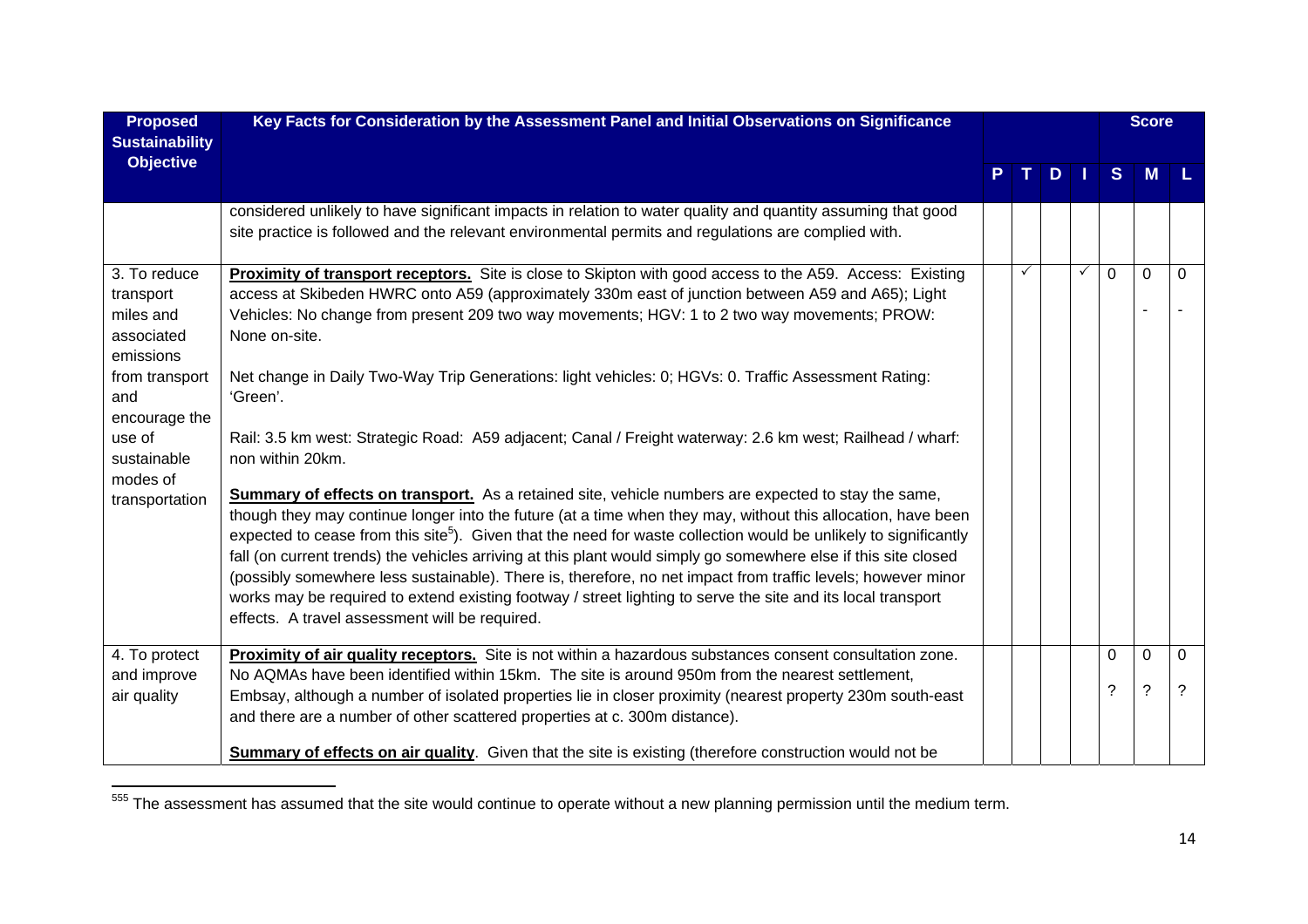| <b>Proposed</b><br><b>Sustainability</b>                                                  | Key Facts for Consideration by the Assessment Panel and Initial Observations on Significance                                                                                                                                                                                                                                                                                                                                                                                                                                                                                                                                                                                                                                                                                                                                                                   |  |               |               | <b>Score</b>                         |           |
|-------------------------------------------------------------------------------------------|----------------------------------------------------------------------------------------------------------------------------------------------------------------------------------------------------------------------------------------------------------------------------------------------------------------------------------------------------------------------------------------------------------------------------------------------------------------------------------------------------------------------------------------------------------------------------------------------------------------------------------------------------------------------------------------------------------------------------------------------------------------------------------------------------------------------------------------------------------------|--|---------------|---------------|--------------------------------------|-----------|
| <b>Objective</b>                                                                          |                                                                                                                                                                                                                                                                                                                                                                                                                                                                                                                                                                                                                                                                                                                                                                                                                                                                |  | $D \mid \mid$ | S             | M                                    |           |
|                                                                                           | required), is some distance from the nearest settlement and individual properties are generally well<br>screened by intervening trees / woodland, air quality impacts to residential receptors are predicted to be<br>negligible. There is however the potential for odour impacts due to the nature of the site and this should be<br>considered further. Impacts are considered to be negligible with some uncertainty.                                                                                                                                                                                                                                                                                                                                                                                                                                      |  |               |               |                                      |           |
| 5. To use soil<br>and land<br>efficiently and<br>safeguard or<br>enhance their<br>quality | Proximity of soil and land receptors Site in on Grade 4 agricultural land which is currently being used as<br>a HWRC and therefore consists entirely of hard standing.<br><b>Summary of effects on soil / land.</b> The retention of this site would not lead to the loss of any further<br>agricultural land although it would prevent the current site from being restored (it is unknown whether the<br>site would be restored to an agricultural use or if areas would remain as hard standing). Regardless of this,<br>the worst case scenario would be that the retention of the site would lead to the loss of 0.39 hectares of<br>restored land (assumed to be of poor (Grade 4) quality as it was previous to development although this is<br>uncertain). It is considered that this would constitute a negligible impact in terms of this objective. |  |               | $\Omega$<br>? | $\Omega$<br>$\overline{\phantom{0}}$ | $\Omega$  |
| 6. Reduce the<br>causes of<br>climate<br>change                                           | Proximity of factors relevant to exacerbating climate change. Areas of trees / woodland lie adjacent to<br>the site. No other HWRCs in close proximity to the site (nearest sites identified are likley (c. 11km south-<br>east) and Barnoldswick (c. 15km south-west).<br><b>Summary of effects on climate change.</b> It is considered that the retention of the site would be beneficial<br>in terms of reducing emissions as the closest HWRC is over 10km from WJP17 and therefore current users<br>of the site would have to travel significantly further in order to access HWRC facilities should the allocation<br>site not be retained. Overall impacts are considered to be minor positive in relation to this objective.                                                                                                                           |  |               | $\ddot{}$     | $\ddot{}$                            | $\ddot{}$ |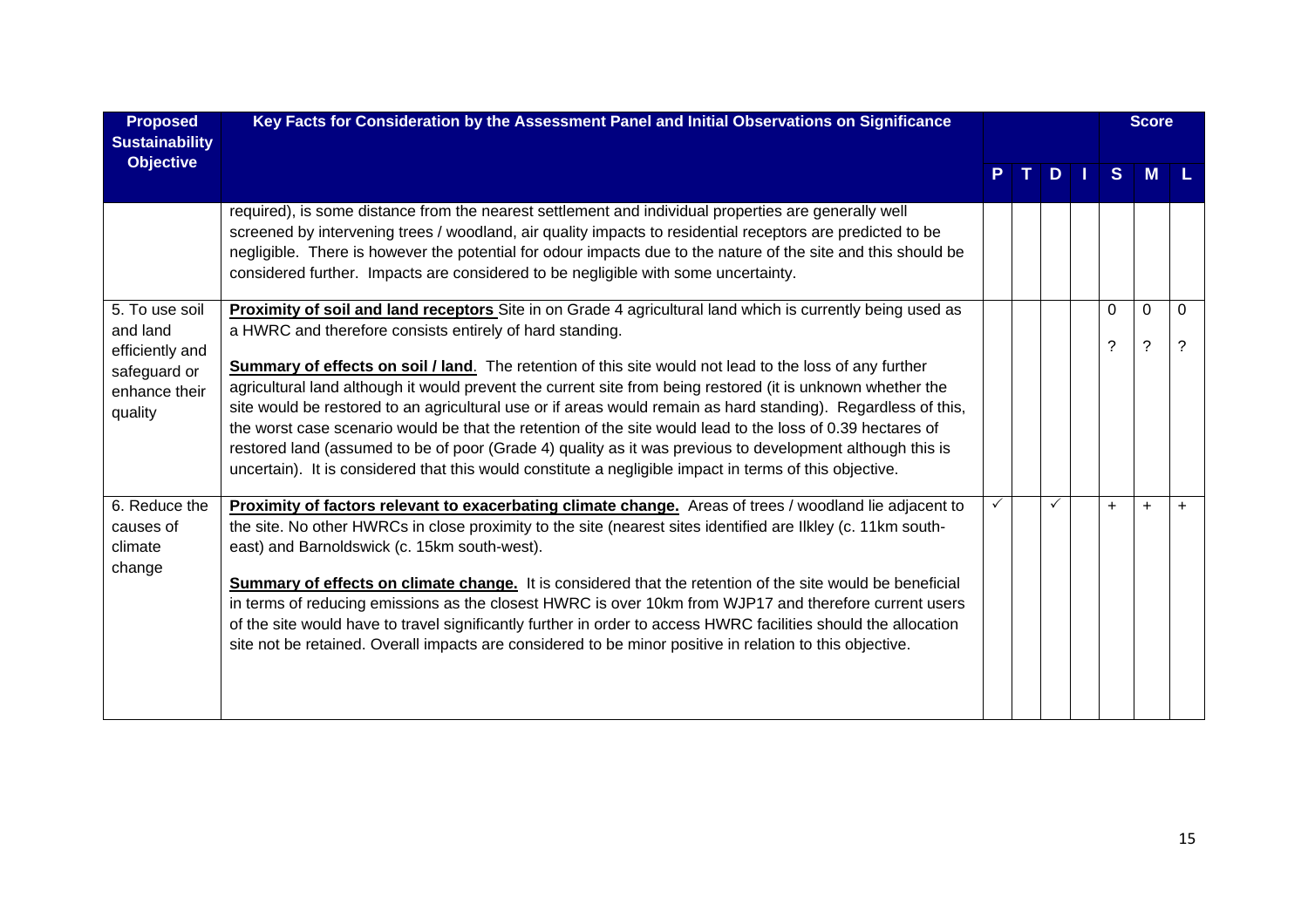| <b>Proposed</b><br><b>Sustainability</b>                                                                                                    | Key Facts for Consideration by the Assessment Panel and Initial Observations on Significance                                                                                                                                                                                                                                                                                                                                                                                                                                                                                                       |   |    |              |              | <b>Score</b> |      |
|---------------------------------------------------------------------------------------------------------------------------------------------|----------------------------------------------------------------------------------------------------------------------------------------------------------------------------------------------------------------------------------------------------------------------------------------------------------------------------------------------------------------------------------------------------------------------------------------------------------------------------------------------------------------------------------------------------------------------------------------------------|---|----|--------------|--------------|--------------|------|
| <b>Objective</b>                                                                                                                            |                                                                                                                                                                                                                                                                                                                                                                                                                                                                                                                                                                                                    |   | D. |              | <sub>S</sub> | <b>M</b>     |      |
| 7. To respond<br>and adapt to<br>the effects of<br>climate<br>change                                                                        | <b>Proximity of factors relevant to the adaptive capacity<sup>6</sup> of a site.</b> Site is located in Flood Zone 1. Surface<br>water flooding affects c. 10% of the site at 1 in 100 return period (medium risk) and 15% at 1 in 1000 return<br>period (low risk).<br>Summary of effects on climate change adaptation. The site is not particularly prone to flooding and it is<br>not considered that the retention of the site would block the ability of neighbouring land uses to adapt to<br>climate change. Impacts are considered to be neutral.                                          |   |    |              | 0            | $\Omega$     | 0    |
| 8. To minimise<br>the use of<br>resources and<br>encourage<br>their re-use<br>and<br>safeguarding                                           | Proximity of factors relevant to the resource usage of a site. No spatial factors identified<br><b>Summary of effects on resource usage.</b> The retention of the site would facilitate the recycling and re-use<br>of waste and would facilitate the movement of waste up the waste hierarchy (thereby reducing demand for<br>future virgin materials). Impacts are therefore considered to be major positive in relation to this objective.                                                                                                                                                      | ✓ |    | $\checkmark$ | $++$         | $++$         | $++$ |
| 9. To minimise<br>waste<br>generation<br>and prioritise<br>management<br>of waste as<br>high up the<br>waste<br>hierarchy as<br>practicable | Proximity of factors relevant to managing waste higher up the waste hierarchy No spatial factors<br>identified.<br>Summary of effects on the waste hierarchy. The site would facilitate recycling and reuse of household<br>waste and therefore would be allocated for a purpose that moves waste management up the waste<br>hierarchy. The site would also increase the opportunities for local people to access waste management<br>infrastructure (as the nearest HWRC to WJP17 are in excess of 10km). Impacts are therefore considered to<br>be major positive in relation to this objective. |   |    |              | $++$         | $++$         | $++$ |

 $^6$  Adaptive capacity is defined as the ability of a system to adjust to climate change to moderate potential; damage or take advantage of opportunities (adapted from CARE International, 2015. Adaptive Capacity [URL: http://www.careclimatechange.org/tk/integration/en/key\_concepts/adaptive\_capacity.html ]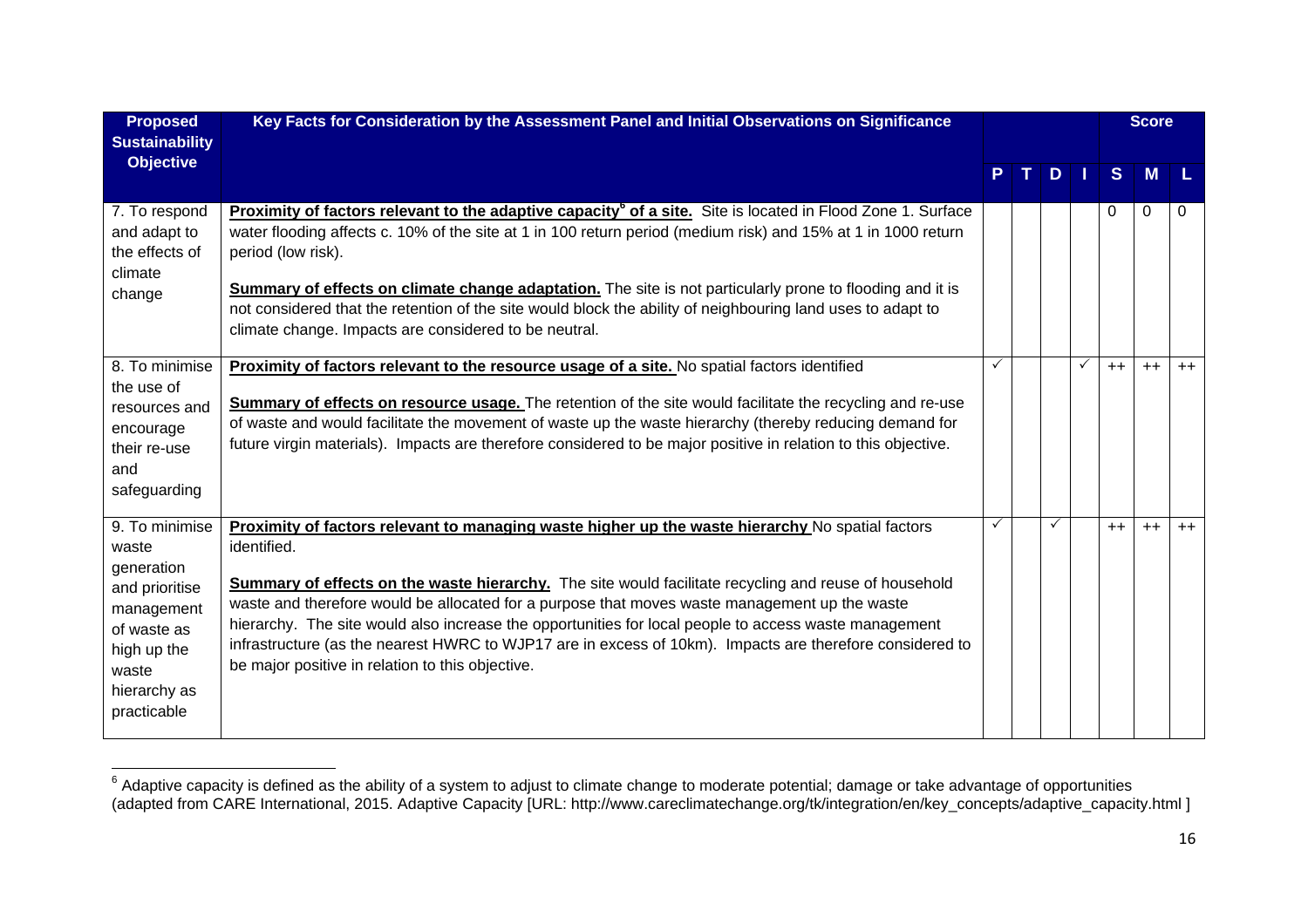| <b>Proposed</b><br><b>Sustainability</b>                                                                                     | Key Facts for Consideration by the Assessment Panel and Initial Observations on Significance                                                                                                                                                                                                                                                                                                                                                                                                                                                                                                                                                                                                                                                                                                                                                                                                                                                                                                                                                                                                                                                                                                                                                                                                                                                                                                                                                                                                                                                                                                                                                                                                                    |  |               |   | <b>Score</b> |   |
|------------------------------------------------------------------------------------------------------------------------------|-----------------------------------------------------------------------------------------------------------------------------------------------------------------------------------------------------------------------------------------------------------------------------------------------------------------------------------------------------------------------------------------------------------------------------------------------------------------------------------------------------------------------------------------------------------------------------------------------------------------------------------------------------------------------------------------------------------------------------------------------------------------------------------------------------------------------------------------------------------------------------------------------------------------------------------------------------------------------------------------------------------------------------------------------------------------------------------------------------------------------------------------------------------------------------------------------------------------------------------------------------------------------------------------------------------------------------------------------------------------------------------------------------------------------------------------------------------------------------------------------------------------------------------------------------------------------------------------------------------------------------------------------------------------------------------------------------------------|--|---------------|---|--------------|---|
| <b>Objective</b>                                                                                                             |                                                                                                                                                                                                                                                                                                                                                                                                                                                                                                                                                                                                                                                                                                                                                                                                                                                                                                                                                                                                                                                                                                                                                                                                                                                                                                                                                                                                                                                                                                                                                                                                                                                                                                                 |  | $D \mid \mid$ | S | <b>M</b>     |   |
| 10. To<br>conserve or<br>enhance the<br>historic<br>environment<br>and its setting,<br>cultural<br>heritage and<br>character | Proximity of historic environment receptors. Conservation Areas: Embsay Conservation Area 1km<br>north-west; Registered Parks and Gardens: none within 5km; Registered Battlefields: none within 5km;<br>World Heritage Sites: none within 5km; Scheduled Monuments: none within 2km; Listed Buildings: 5 within<br>1km - nearest is milestone (grade 2) adjacent to site to south, High Skibeden farmhouse (Grade 2) is 225m<br>south.<br>Named Designed Landscapes: none within 2km.<br><b>Summary of effects on the historic environment.</b> HLC Broad type: Extractive; HLC Type: Quarry<br>limestone. Undesignated archaeology in this area includes the remains of former medieval field systems.<br>There is potential for evidence of earlier settlement and activity pre-dating the medieval period to be present<br>in the area, although current archaeological evidence for this is limited.<br>The HLC type of this area is quarry limestone. The allocation site is a smaller part of a larger area of similar<br>character type, of which the legibility is complete. Within the allocation site the previous historic landscape<br>character will have already become invisible as the extractive development has replaced an earlier field<br>system. Accordingly, the continued use of the site for recycling purposes is assumed to have no overall<br>impact. The site is screened from most listed buildings.<br>It is anticipated that there will be no impact upon the archaeological resource as the proposed development<br>is for the use of a former quarry, where it is assumed with a high degree of certainty that any archaeological<br>resource has previously been destroyed. |  |               | 0 | 0            | 0 |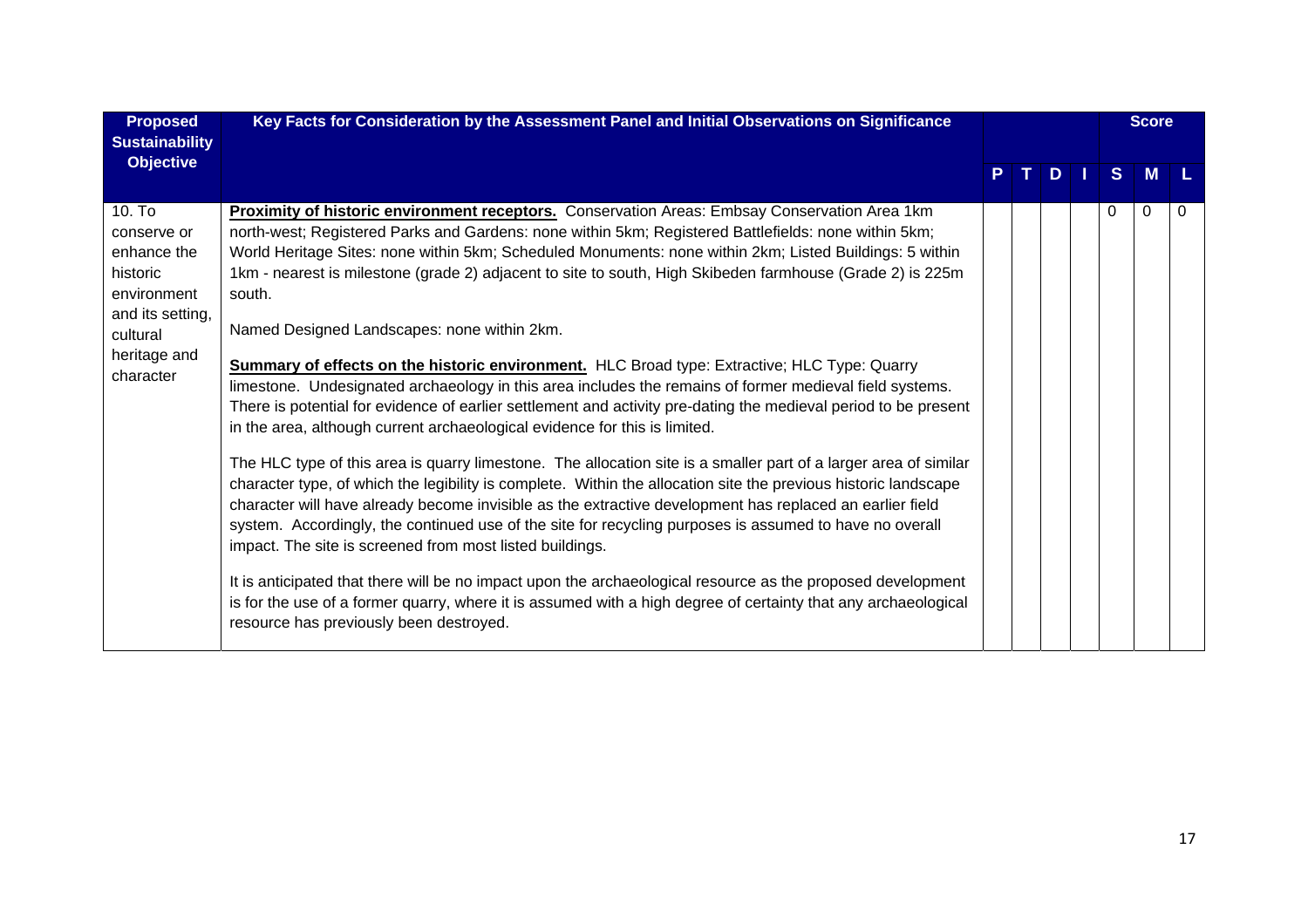| <b>Proposed</b><br><b>Sustainability</b>                                                            | Key Facts for Consideration by the Assessment Panel and Initial Observations on Significance                                                                                                                                                                                                                                                                                                                                                                                                                                                                                                                                                                                                                                                                                                                                                                                                                                                                                                                                                                                                                                                                                                                                                                                                                                                                                                                                                                                                                                                                                                                                                                                                                                                                                                                                                                          |              |   |   | <b>Score</b> |  |
|-----------------------------------------------------------------------------------------------------|-----------------------------------------------------------------------------------------------------------------------------------------------------------------------------------------------------------------------------------------------------------------------------------------------------------------------------------------------------------------------------------------------------------------------------------------------------------------------------------------------------------------------------------------------------------------------------------------------------------------------------------------------------------------------------------------------------------------------------------------------------------------------------------------------------------------------------------------------------------------------------------------------------------------------------------------------------------------------------------------------------------------------------------------------------------------------------------------------------------------------------------------------------------------------------------------------------------------------------------------------------------------------------------------------------------------------------------------------------------------------------------------------------------------------------------------------------------------------------------------------------------------------------------------------------------------------------------------------------------------------------------------------------------------------------------------------------------------------------------------------------------------------------------------------------------------------------------------------------------------------|--------------|---|---|--------------|--|
| <b>Objective</b>                                                                                    |                                                                                                                                                                                                                                                                                                                                                                                                                                                                                                                                                                                                                                                                                                                                                                                                                                                                                                                                                                                                                                                                                                                                                                                                                                                                                                                                                                                                                                                                                                                                                                                                                                                                                                                                                                                                                                                                       | $\mathbf{T}$ | D | S | M            |  |
| 11. To protect<br>and enhance<br>the quality and<br>character of<br>landscapes<br>and<br>townscapes | Proximity of landscape / townscape receptors and summary of character. National Parks: Yorkshire<br>Dales 1.15km north; AONBs: Nidderdale 6.4km east; Heritage Coast: None within 10km; Inheritance Tax<br>Exemption Land: Bolton Abbey Estate 1.36km north; Local Landscape Designations: none within 5km.<br>NCA: Yorkshire Dales; NY&Y LCA: Area 31 'Settled Industrial Valleys'; District LCA: Craven LCA: Area 22,<br>Disturbed Landscapes.<br>Tranquillity: Disturbed; Urban intrusion: disturbed by proximity to Skipton, quarrying, roads and road<br>junction. Light pollution: Relatively low - 88 on scale of 1-255, with 1 representing maximum darkness<br>(CPRE, 2000).<br><b>Summary of effects on landscape / townscape.</b> The site is not in a currently designated landscape.<br>However, it is sited within a former Craven Special Landscape Area. The area forms the setting for the<br>National Park. It could potentially be visible to visitors to the National Park who use the A59 and A65 to<br>access it. However it is a small area within a much larger area of disturbance.<br>The site is a small part of a very large area that has formerly been quarried (Skipton Rock Quarry). It would<br>not impinge on the wider landscape. However, it is potentially visible from the A59 and A65.<br>The site is partly screened by woodland, and by topography. There is uncertainty over the effects of this site<br>on the current landfill restoration.<br>Landscape impact is limited due to location. This site has less of a landscape character impact overall, as it<br>is closer to the road (which means the character is more disturbed), but due to its location (with hill to north)<br>there is no impact on the National Park. However, there is a need to maintain the mitigation derived from<br>the existing planting. |              |   | 0 | ?            |  |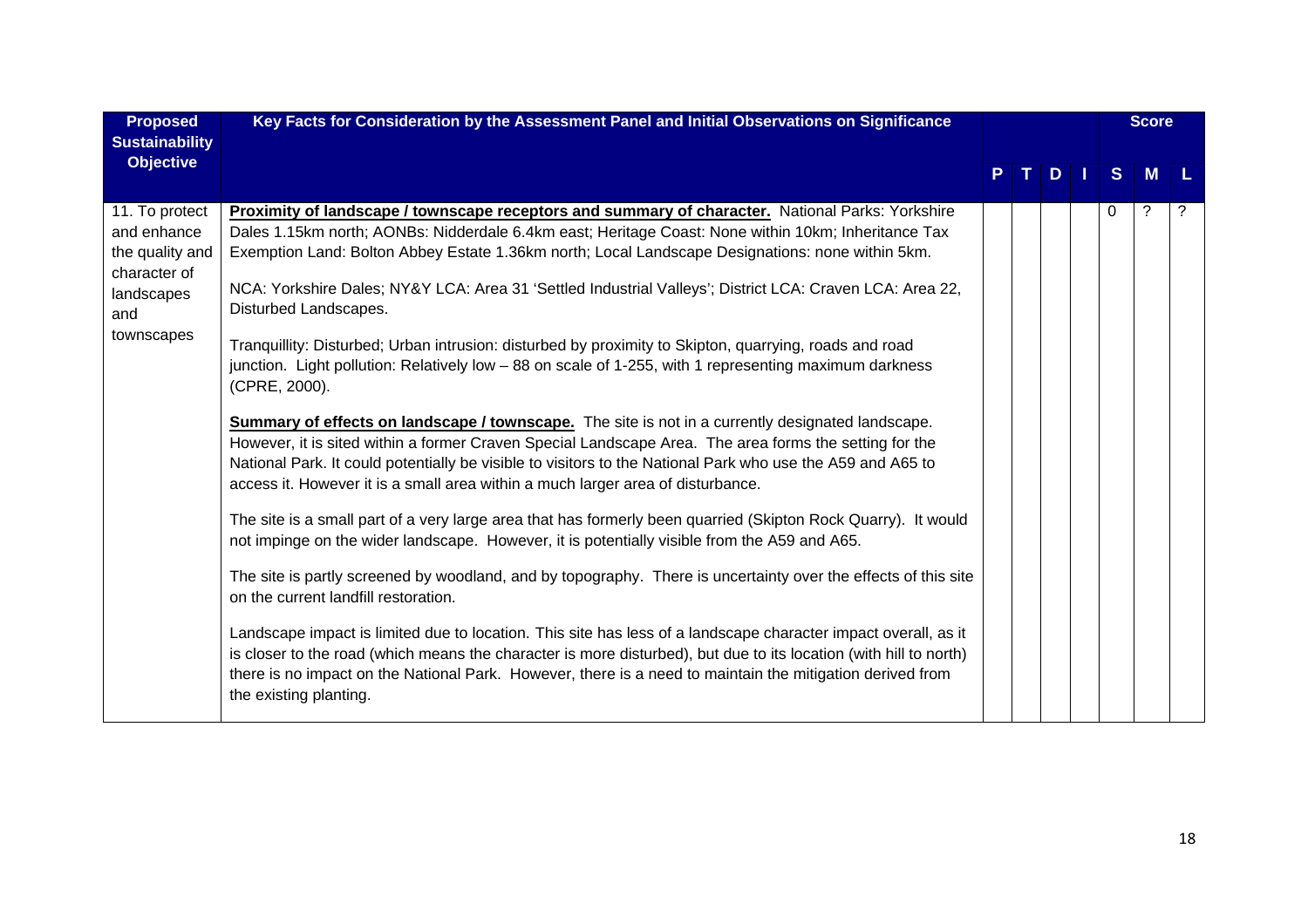| <b>Proposed</b>                                                                         | Key Facts for Consideration by the Assessment Panel and Initial Observations on Significance                                                                                                                                                                                                                                                                                                                                                                                                                                                                                                                                                                                       |              |              |     | <b>Score</b> |           |
|-----------------------------------------------------------------------------------------|------------------------------------------------------------------------------------------------------------------------------------------------------------------------------------------------------------------------------------------------------------------------------------------------------------------------------------------------------------------------------------------------------------------------------------------------------------------------------------------------------------------------------------------------------------------------------------------------------------------------------------------------------------------------------------|--------------|--------------|-----|--------------|-----------|
| <b>Sustainability</b><br><b>Objective</b>                                               |                                                                                                                                                                                                                                                                                                                                                                                                                                                                                                                                                                                                                                                                                    |              |              |     |              |           |
|                                                                                         |                                                                                                                                                                                                                                                                                                                                                                                                                                                                                                                                                                                                                                                                                    |              | $D$          | S   | M            |           |
| 12. Achieve<br>sustainable<br>economic<br>growth and<br>create and<br>support jobs      | Proximity of factors relevant to sustainable economic growth. Site is close to Skipton with good access<br>to the A59.<br><b>Summary of effects on sustainable economic growth.</b> The retention of the site would safeguard the<br>existing jobs at the site. It is also considered that the site would enable value to be added to waste (through<br>re-use/recycling) and may divert some waste from landfill avoiding associated charges. The costs of waste<br>management may be reduced by retaining this site as opposed to developing a new site as all the required<br>infrastructure is already in place. Impacts are considered to be minor positive.                  |              |              | $+$ | $\ddot{}$    | $+$       |
| 13. Maintain<br>and enhance<br>the viability<br>and vitality of<br>local<br>communities | Proximity of factors relevant to community vitality / viability. IMD: Skipton North Ward: IMD Rank<br>31,645 - Not in most deprived 20%. Nearest significant communities: Embsay 950m north-west, Skipton<br>1.7km west.<br><b>Summary of effects on vitality / viability.</b> The retention of the site would safeguard a limited number of<br>local jobs at the site and would retain local infrastructure for the management of waste further up the waste<br>hierarchy. The site is small and relatively well screened and it is not considered that it would impact upon<br>tourism in the nearby Yorkshire Dales National Park. Impacts are considered to be minor positive. | $\checkmark$ | $\checkmark$ | $+$ | $\ddot{}$    | $\ddot{}$ |
| 14. To provide<br>opportunities<br>to enable<br>recreation,<br>leisure and<br>learning  | Proximity to recreation, leisure and learning receptors. No local routes within 250m or national routes<br>within 500m. No common land or registered village greens within 500m.<br>Summary of effects on recreation, leisure and learning. The site lies 1.15km from Yorkshire Dales<br>National Park; however it would not be visible from this designated landscape due to intervening<br>topography. It is not considered that the retention of the site would impact upon the enjoyment of the nearby<br>National Park or other recreational and leisure facilities in the area. Impacts are therefore considered to be<br>neutral in relation to this objective.             |              |              | 0   | $\Omega$     | $\Omega$  |
| 15. To protect<br>and improve<br>the wellbeing,                                         | Proximity to population / community receptors / factors relevant to health and wellbeing. No<br>Hospitals, clinics or health centres within 1km. The village of Embsay lies 950m north-west. Individual                                                                                                                                                                                                                                                                                                                                                                                                                                                                            | ✓            | $\checkmark$ |     |              |           |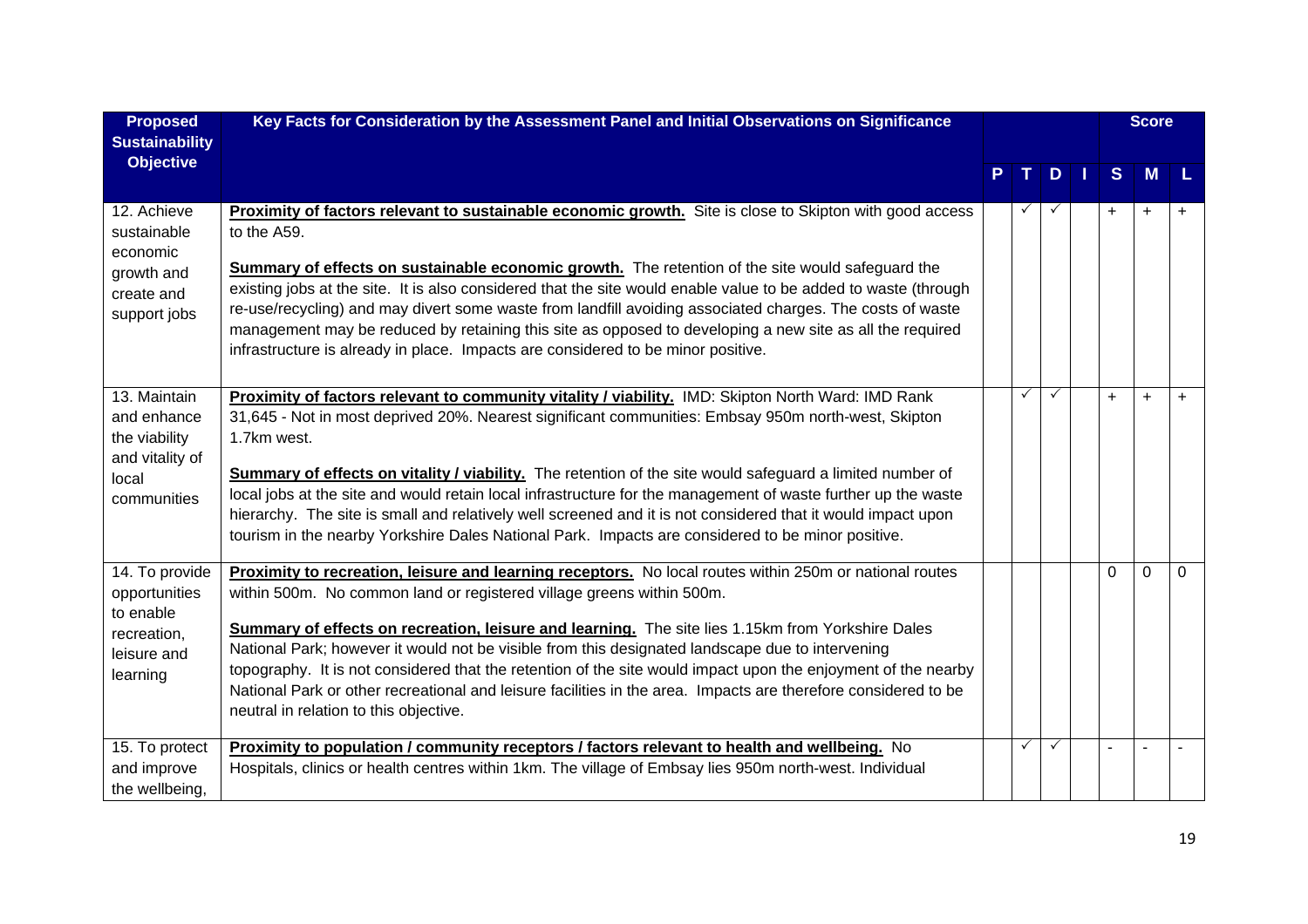| <b>Proposed</b><br><b>Sustainability</b>                                                                     | Key Facts for Consideration by the Assessment Panel and Initial Observations on Significance                                                                                                                                                                                                                                                                                                                                                                                                                                                                                                         |   |   |          | <b>Score</b> |             |
|--------------------------------------------------------------------------------------------------------------|------------------------------------------------------------------------------------------------------------------------------------------------------------------------------------------------------------------------------------------------------------------------------------------------------------------------------------------------------------------------------------------------------------------------------------------------------------------------------------------------------------------------------------------------------------------------------------------------------|---|---|----------|--------------|-------------|
| <b>Objective</b>                                                                                             |                                                                                                                                                                                                                                                                                                                                                                                                                                                                                                                                                                                                      |   | D | S        | M            |             |
| health and<br>safety of local<br>communities                                                                 | properties lie 230m south-east and a number of other scattered properties at c. 300m distance.<br><b>Summary of effects on health and wellbeing.</b> Although the site is relatively distant from settlements, a<br>number of isolated residential receptors lie in relatively close proximity. It is considered that the retention of<br>the site may prolong any amenity impacts related to the operation of the site including odour, noise, litter<br>and increased traffic in the area. A minor negative impact is therefore predicted in relation to this objective.                           |   |   |          |              |             |
| 16. To<br>minimise flood<br>risk and<br>reduce the<br>impact of<br>flooding                                  | Proximity to flood zones. Site is located in Flood Zone 1. Surface water flooding affects c. 10% of the site<br>at 1 in 100 return period (medium risk) and 15% at 1 in 1000 return period (low risk).<br>Summary of effects on flooding. The site is not particularly prone to flooding and it is considered that the<br>retention of the existing HWRC would have negligible impacts in relation to this objective.                                                                                                                                                                                |   |   | $\Omega$ | $\mathbf 0$  | $\mathbf 0$ |
| 17. To<br>address the<br>needs of a<br>changing<br>population in<br>a sustainable<br>and inclusive<br>manner | Proximity to factors relevant to the needs of a changing population. The site does not conflict with any<br>known allocations in other plans.<br><b>Summary of effects on a changing population.</b> The retention of the site would increase public access to<br>waste management facilities and would make a contribution to self-sufficiency in waste management.                                                                                                                                                                                                                                 | ✓ | ✓ | $+$      | $\ddot{}$    | $+$         |
| Cumulative<br>effects                                                                                        | <b>Cumulative / Synergistic effects.</b><br>Planning context: Site is midway between Skipton (2.2 km south-west) and Embsay (1.2 km north-west).<br>According to the Craven Local Plan (Draft, 2014). Skipton is the main focus of development in the South<br>sub-area. Despite this, housing growth is low in this area, with 16 dwellings per annum planned for Skipton<br>and 3 per year for Embsay. About 17 hectares of additional land for employment will be planned for the<br>South sub-area. Generally the small area of this site plus the expected development is not predicted to lead |   |   |          |              |             |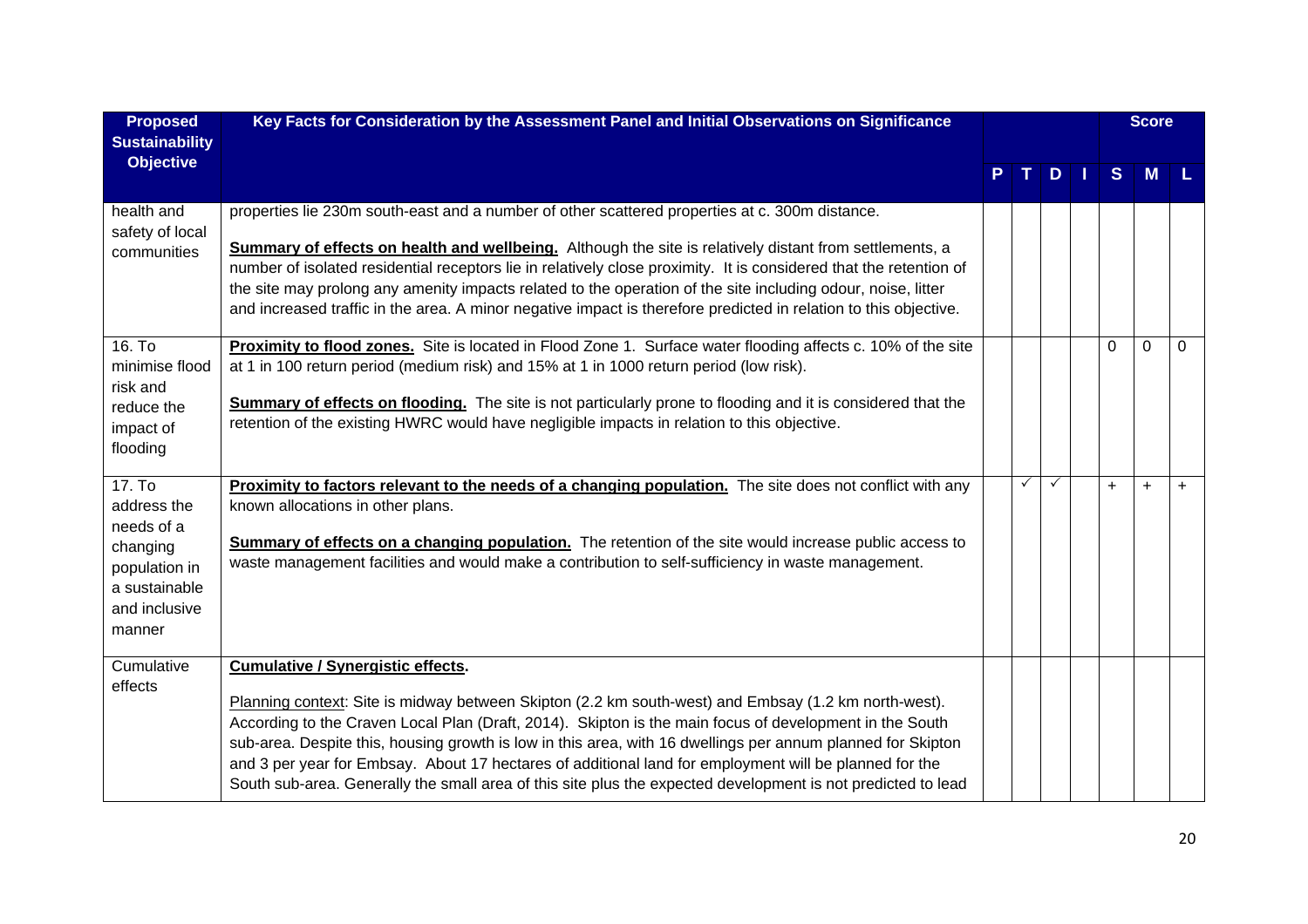| <b>Proposed</b>                           | Key Facts for Consideration by the Assessment Panel and Initial Observations on Significance                                                                                                                                                                                                                                                                                                                                                                                                                                                                                                                                                                                                                                                                                                                            |    |               |    | <b>Score</b> |  |
|-------------------------------------------|-------------------------------------------------------------------------------------------------------------------------------------------------------------------------------------------------------------------------------------------------------------------------------------------------------------------------------------------------------------------------------------------------------------------------------------------------------------------------------------------------------------------------------------------------------------------------------------------------------------------------------------------------------------------------------------------------------------------------------------------------------------------------------------------------------------------------|----|---------------|----|--------------|--|
| <b>Sustainability</b><br><b>Objective</b> |                                                                                                                                                                                                                                                                                                                                                                                                                                                                                                                                                                                                                                                                                                                                                                                                                         | T. | $D$   $\vert$ | S. | M            |  |
| Limitations /                             | to significant cumulative effects. Allocations are not yet finalised but draft consultation list reveals site is not<br>within 200m of any proposed allocations.<br>Other minerals and waste plan sites: Halton East Waste Transfer Station lies 1.3 km east.<br>Historic minerals and waste sites: Site lies 720m east of a cluster of historic applications (1950s, 60s and<br>70s) associated with the Skipton Rock extraction site. This is also listed as an active carboniferous<br>limestone site. A dormant carboniferous limestone site lies 1.6 km south east, while Wheelam Rocks borrow<br>pit (granted 1990s) lies 2.5 km south.<br>No cumulative effects are noted.<br>No significant data gaps. More detailed assessment would be required to fully evaluate a number of effects however. This should be |    |               |    |              |  |
| data gaps                                 | addressed at any subsequent planning application stage.                                                                                                                                                                                                                                                                                                                                                                                                                                                                                                                                                                                                                                                                                                                                                                 |    |               |    |              |  |
| <b>Score</b>                              |                                                                                                                                                                                                                                                                                                                                                                                                                                                                                                                                                                                                                                                                                                                                                                                                                         |    |               |    |              |  |
| $++$                                      | The Site option is predicted to have major positive effects on the achievement of the SA objective. For example, this may include a significant<br>contribution to issues or receptor of more than local significance, or to several issues or receptors of local significance.                                                                                                                                                                                                                                                                                                                                                                                                                                                                                                                                         |    |               |    |              |  |
| $+$                                       | The Site option is predicted to have minor positive effects on achievement of the SA objective. For example, this may include a significant<br>contribution to an issue or receptor of more local significance.                                                                                                                                                                                                                                                                                                                                                                                                                                                                                                                                                                                                         |    |               |    |              |  |